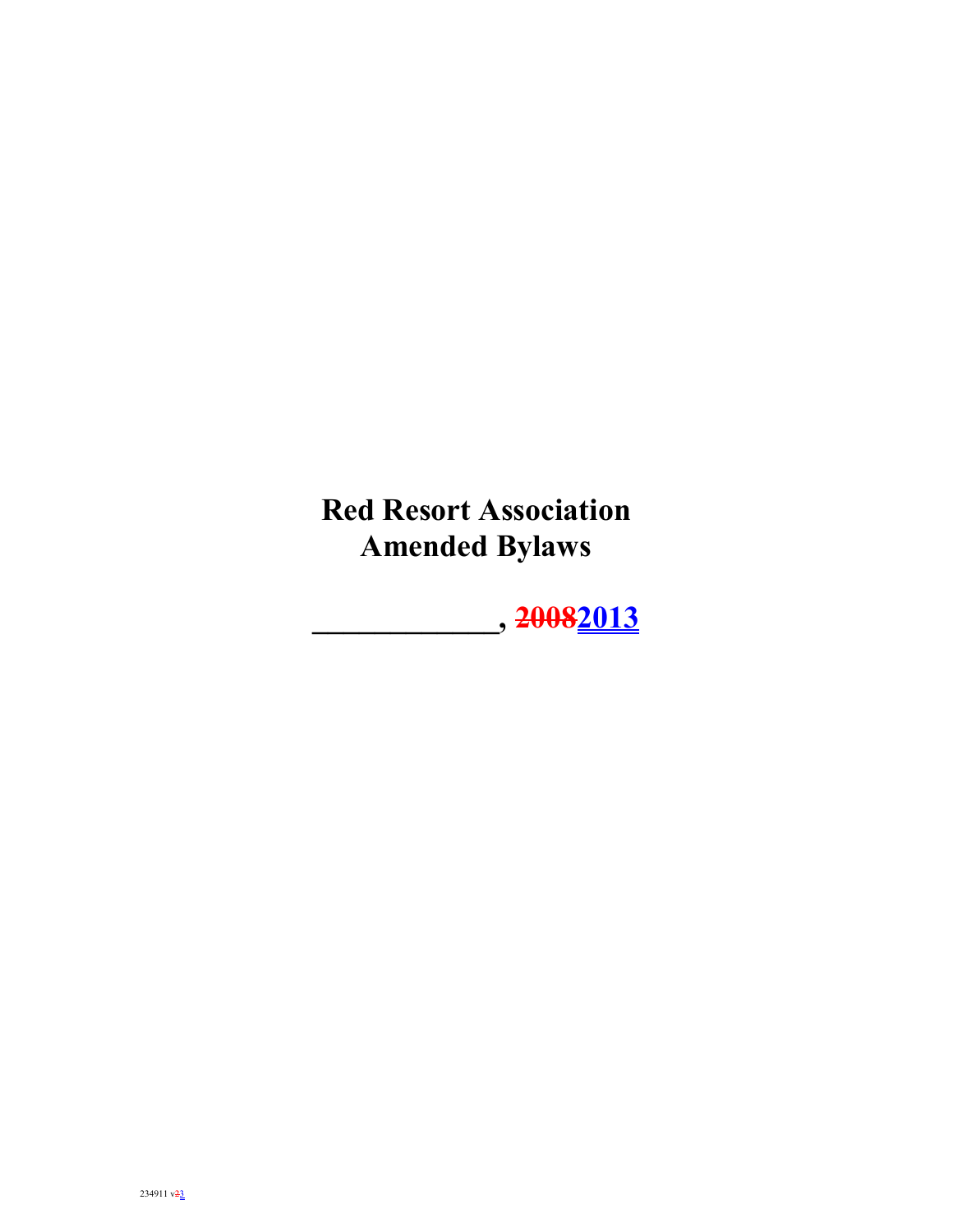# **TABLE OF CONTENTS**

| Part 1 -     |                                                                           |  |
|--------------|---------------------------------------------------------------------------|--|
| Part 2 -     |                                                                           |  |
| Part 3 -     |                                                                           |  |
| Part 4 -     |                                                                           |  |
| Part $5 -$   |                                                                           |  |
| Part $6 -$   |                                                                           |  |
| Part 7 -     |                                                                           |  |
| Part 8 -     |                                                                           |  |
| Part $9 -$   |                                                                           |  |
|              |                                                                           |  |
|              |                                                                           |  |
|              |                                                                           |  |
|              | Part 13 - Indemnity and Protection of Directors, Officers and Employees17 |  |
|              |                                                                           |  |
|              |                                                                           |  |
|              |                                                                           |  |
|              |                                                                           |  |
|              |                                                                           |  |
|              |                                                                           |  |
|              |                                                                           |  |
|              |                                                                           |  |
|              |                                                                           |  |
|              |                                                                           |  |
| Schedule "A" | <b>Resort Land</b>                                                        |  |

Form of Agreement with Tourism Rossland Schedule "B"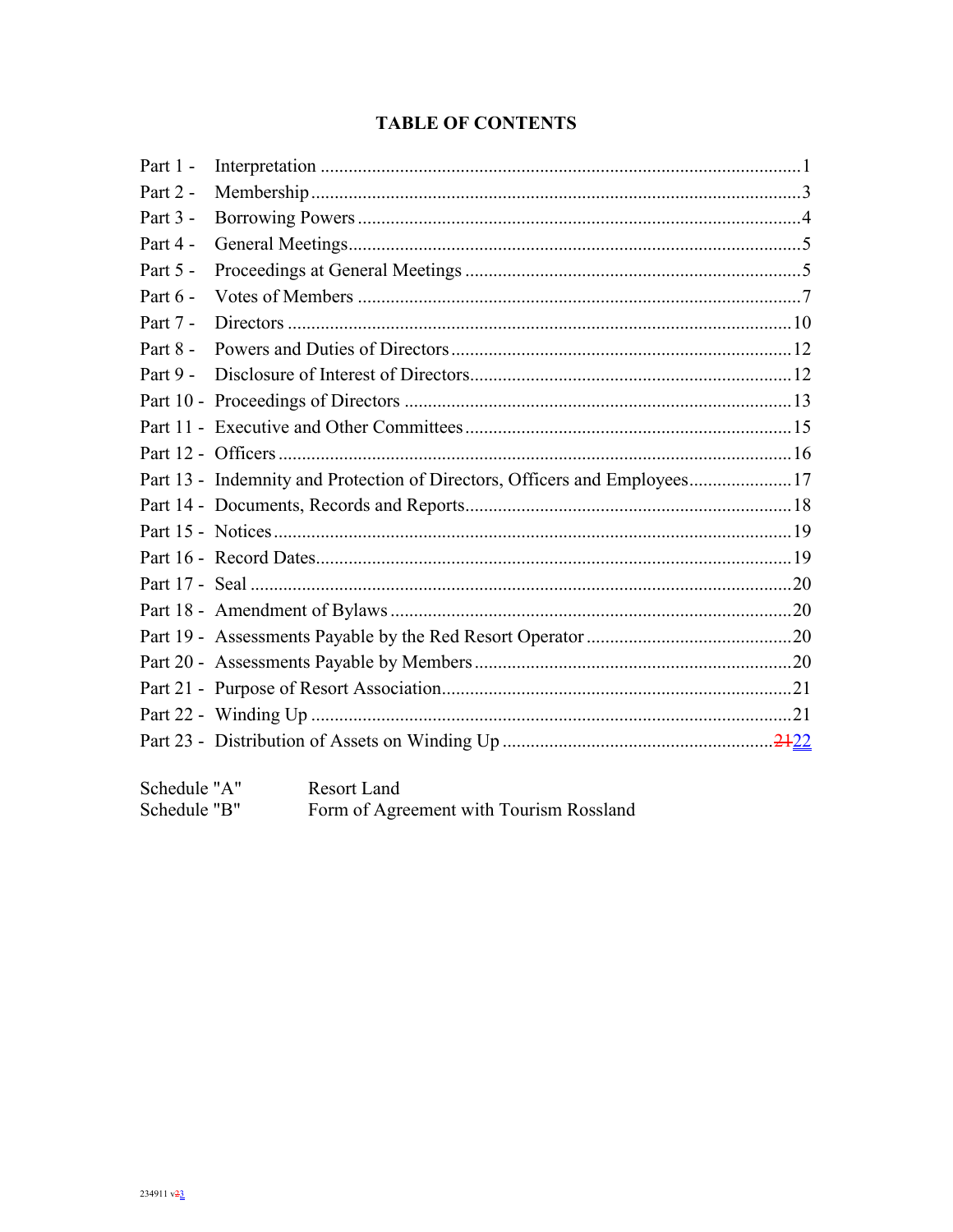# **Red Resort Association Bylaws**

### **\_\_\_\_\_\_\_\_\_\_\_\_\_\_, 20082013**

### **Part 1 - Interpretation**

1.1 In these bylaws, unless there is something in the subject or context inconsistent therewith:

"**Annual Fees**" has the meaning set out in Bylaw 20.1(a);

"**Board**" and "the **Directors**" mean the Directors of the RRA from time to time;

"**Chair**" means the Chair of the Board of Directors appointed pursuant to Bylaw 12.1;

"**Commercial Owner**" means an Owner whose Resort Lot, or any portion thereof, is used for any commercial activity other than the rental of residential or hotel accommodation, provided that any Resort Lot owned by the Red Resort Operator or on which commercial activities are carried out under the management of the Red Resort Operator are deemed not to be a Commercial Owner;

"**Elected Directors**" has the meaning set out in Bylaw 7.3(b);

"**First Annual General Meeting**" has the meaning set out in Bylaw 7.5(a);

### "**Ordinary Resolution**" means:

- (a) a resolution passed by the members of the RRA in a general meeting by a simple majority of votes cast in person or by proxy; or
- (b) a resolution that has been submitted to the members of the RRA and consented to in writing by 3/4 of the members who would have been entitled to vote thereon in person or by proxy at a general meeting of the RRA; and a resolution so consented to shall be deemed to be an Ordinary Resolution passed at a general meeting of the RRA;

"**Owne**r" means the first person listed in the relevant title document as:

- (a) the owner of an estate in fee simple of any Resort Land registered under the *Land Title Act*; or
- (b) the holder of an agreement for sale of any Resort Land registered under the *Land Title Act*.

"**Public**" in respect of a Resort Lot, means any person other than the Owner of that Resort Lot;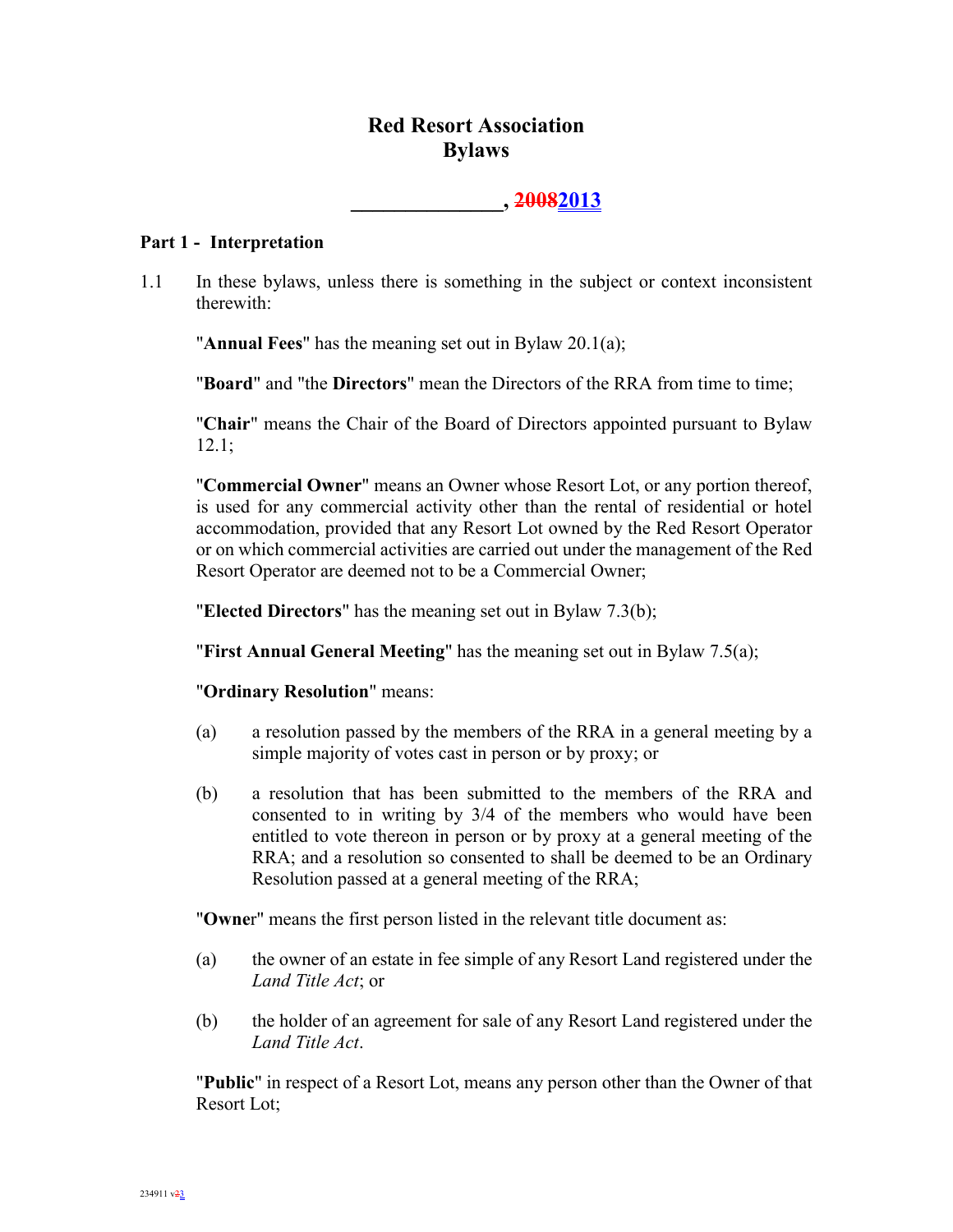"**Red Resort Operator**" means the principal operator from time to time of the skiing facilities at Red Resort at Rossland, British Columbia who, as at the date of these Bylaws, is Red Resort Limited Partnership;

"**Resort Associations Act**" means the means the British Columbia *Resort Associations Act*, as amended from time to time;

"**Resort Land**" means the land located in the City of Rossland, Province of British Columbia and which is described and shown outlined in bold black on the map attached as Schedule "A" or a lot, strata lot or other parcel into which the land is subdivided;

"**Resort Lot**" means any lot including a strata lot under the *Strata Property Act*, block or other area of land included in the definition of "Resort Land" in these Bylaws;

"**RRA**" means the Red Resort Association;

"**Society Act**" means those provisions of the British Columbia *Society Act*, as amended from time to time, which are applicable to the RRA pursuant to the *Resort Association Act*;

"**Special Resolution**" means:

- (a) a resolution passed by a majority of not less than 3/4 of the votes cast by such members of the RRA as, being entitled so to do, vote in person or by proxy at a general meeting of the RRA;
	- (i) of which 21 days' notice specifying the intention to propose the resolution as a special resolution has been duly given; or
	- (ii) if every member entitled to attend and vote at any such meeting so agrees, of which less than 21 days' notice has been given; or
- (b) a resolution consented to in writing by every member of the RRA who would have been entitled to vote thereon in person or by proxy at a general meeting of the RRA and a resolution so consented to shall be deemed to be a Special Resolution passed at a general meeting of the RRA.
- 1.2 Expressions referring to writing shall be construed as including references to printing, lithography, typewriting, photography and other modes of representing or reproducing words in the visible form.
- 1.3 Words importing singular include the plural and vice versa, and words importing male persons include female persons and words importing persons shall include corporations.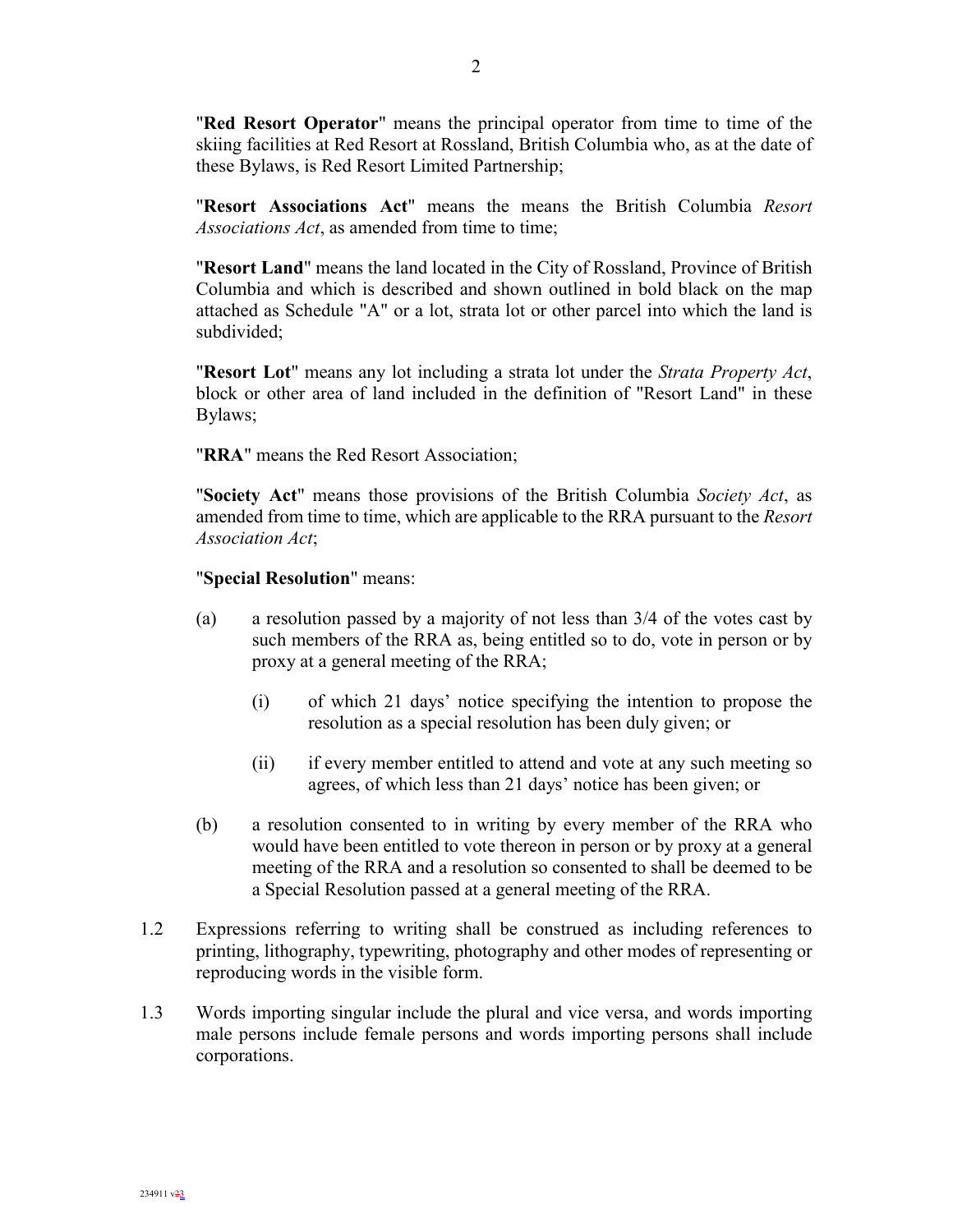- 1.4 The meaning of any words or phrases defined in the *Society Act* and the *Resort Association Act* shall, if not inconsistent with the subject context, bear the same meaning in these Bylaws.
- 1.5 The Rules of Construction contained in the *Interpretation Act* in effect from time to time shall apply, mutatis mutandis to the interpretation of these Bylaws.

### **Part 2 - Membership**

- 2.1 Subject to Bylaw 2.6 and 2.7, the following persons shall be members of the RRA:
	- (a) the Red Resort Operator
	- (b) each Owner of Resort Land; and
	- (c) persons who are not Owners but who may become a member pursuant to Section 5 of the Resort Associations Act,

and, with respect to persons specified under Bylaw 2.1(c) only, who files with the RRA an application in such form as the Directors may from time to time prescribe together with evidence satisfactory to the Secretary of the RRA or the Directors that such person is qualified to become a member pursuant to Section 5 of the Resort Associations Act. Upon on acceptance of such application and required evidence by a majority of the directors, such an applicant shall become a member.

- 2.2 Every member shall pay the Annual Fees and shall otherwise comply with these Bylaws.
- 2.3 The amount of the Annual Fees shall be as specified in Bylaws 19 and 20.
- 2.4 A person shall cease to be a member of the RRA:
	- (a) when the Board notifies such person in writing that such person no longer meets the requirements for membership as described in Bylaws 2.1 and is no longer a member;
	- (b) on his or her death or in the case of a corporation, on dissolution; or
	- (c) on being expelled; or
	- (d) on having been a member not in good standing for 12 consecutive months.

#### 2.5

- (a) A member may be expelled by a Special Resolution of the members passed at a general meeting.
- (b) The notice of Special Resolution for expulsion shall be accompanied by a brief statement of the reason or reasons for the proposed expulsion.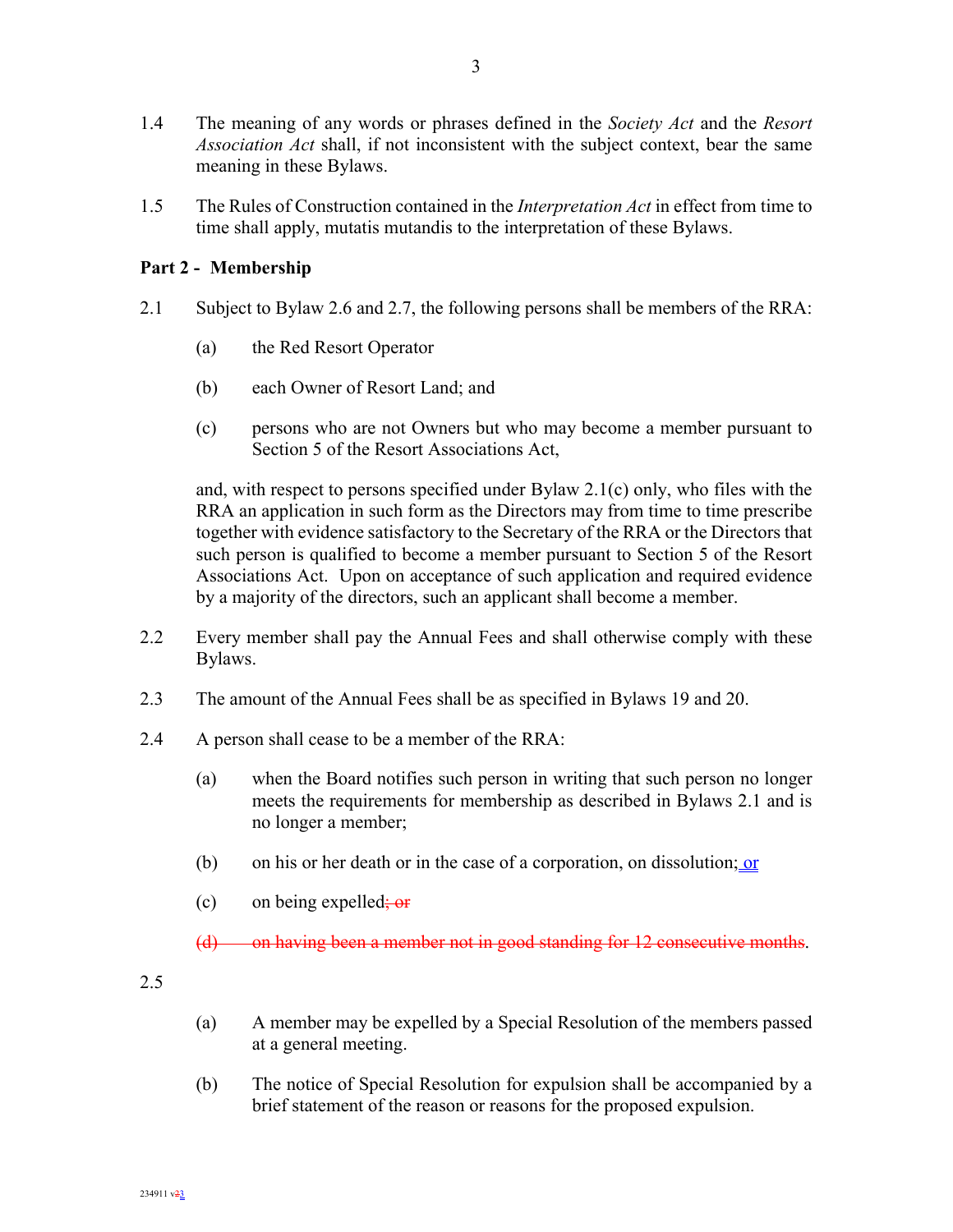- (c) The person who is the subject of the expulsion shall be given an opportunity to be heard at the general meeting before the Special Resolution is put to a vote.
- 2.6 All members are in good standing except a member who has failed to pay his or her current Annual Fees or any other debt due and owing by him or her to the RRA and he or she is not in good standing so long as the debt remains unpaid for a period of two months.
- 2.7 Effective at the time an Owner of Resort Land ceases to be the legal or beneficial owner of such Land, such member shall immediately cease to be a member. Each Owner must give the RRA prior notice of any such disposition.

### **Part 3 - Borrowing Powers**

- 3.1 Without in any way limiting the powers of the Directors contained in Bylaw 8.1, the Directors may from time to time on behalf of the RRA:
	- (a) borrow money in such manner and amount, on such security, from such sources and upon such terms and conditions as they deem necessary to carry on the objectives of the RRA;
	- (b) issue bonds, debentures and other debt obligations either outright or as a security for any liability or obligations of the RRA or any other person, but no debenture may be issued without the sanction of a special resolution;
	- (c) mortgage, charge, whether by way of specific or floating charge, or give other security on the undertaking, or on the whole or any part of the property and assets of the RRA (both present and future); and
	- (d) guarantee the repayment of any sum of money borrowed by any person and guarantee the performance of any obligation of any person and may secure the repayment of any sum of money or any obligations so guaranteed in any manner upon any terms and conditions as they may think fit including, without limitation, by the granting of any mortgages or other security on the property of the RRA.
- 3.2 Every bond, debenture or other debt obligations of the RRA shall be signed manually by at least one Director or officer of the RRA, and, in such event, a bond, debenture or other debt obligation so signed is as valid as if signed manually notwithstanding that any person whose signature is so printed or mechanically reproduced shall have ceased to hold the office that he or she is stated on such bond, debenture or other debt obligation to hold at the date of the issue thereof.

### **Part 4 - General Meetings**

4.1 The first annual general meeting of the RRA shall be held within 15 months from the date of incorporation and thereafter an annual general meeting shall be held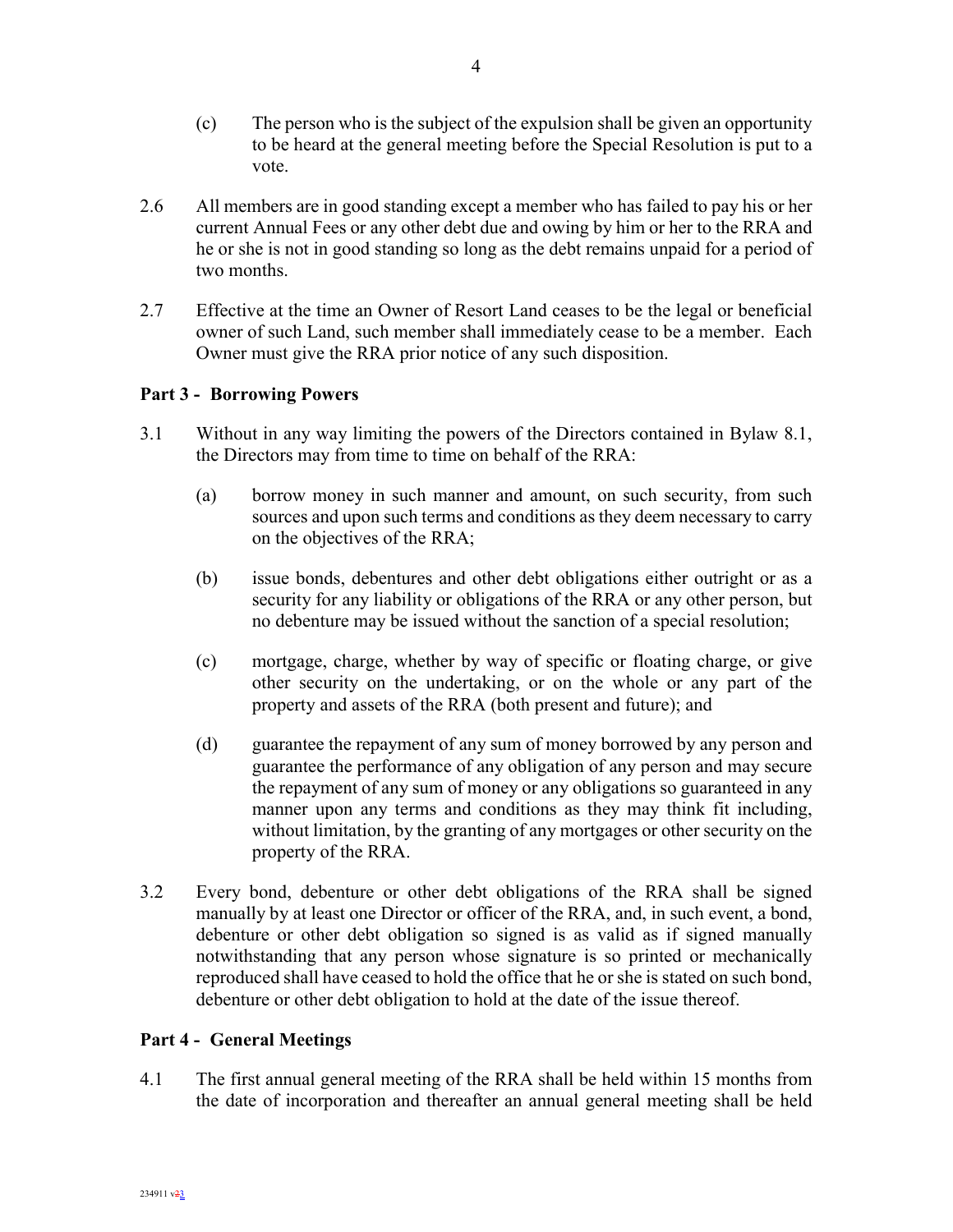once in every calendar year at such time (not being more than 15 months after the holding of the last preceding annual general meeting) and place as may be determined by the Directors.

- 4.2 Every general meeting other than an annual general meeting is an extraordinary general meeting.
- 4.3 The Directors may, whenever they deem necessary, convene an extraordinary general meeting. An extraordinary general meeting, if requisitioned in accordance with the *Society Act*, shall be convened by the Directors or, if not convened by the Directors, may be convened by the requisitionists as provided under the *Society Act*.
- 4.4 A notice convening a general meeting specifying the place, the day, and the hour of the meeting, and in case of special business, the general nature of that business, shall be given as required pursuant to the *Society Act* and in the manner hereinafter in the Bylaws mentioned, to such persons as are entitled by law or under these Bylaws to receive such notice from the RRA. Accidental omission to give notice of a meeting to or the non-receipt of notice of a meeting by any member shall not invalidate the proceedings at that meeting.
- 4.5 All the members of the RRA entitled to attend and vote at a general meeting may, by unanimous consent in writing given before, during or after the meeting, or if they are all present at the meeting by a unanimous vote, waive or reduce the period of notice of such meeting and an entry in the minute book of such waiver or reduction shall be sufficient evidence of the due convening of the meeting.
- 4.6 Except as otherwise provided by the *Society Act*, where any special business at a general meeting includes considering, approving, ratifying, adopting or authorizing any document or the execution thereof or the giving of effect thereto, the notice convening the meeting shall, with respect to such document, be sufficient if it states that a copy of the document or proposed document is or will be available for inspection by members at the head office of the RRA or at such other place in British Columbia designated in the notice during usual business hours up to the date of such general meeting.

### **Part 5 - Proceedings at General Meetings**

- 5.1 All business shall be deemed special business which is transacted at:
	- (a) An extraordinary general meeting other than the conduct of and voting at such meeting; and
	- (b) An annual general meeting, with the exception of the conduct of and voting at such meeting, the consideration of the financial statement and of the respective reports of the Directors and Auditor, approval of a motion to elect two or more Directors by a single resolution, the election of Directors, the appointment of the Auditor, the fixing of the remuneration of the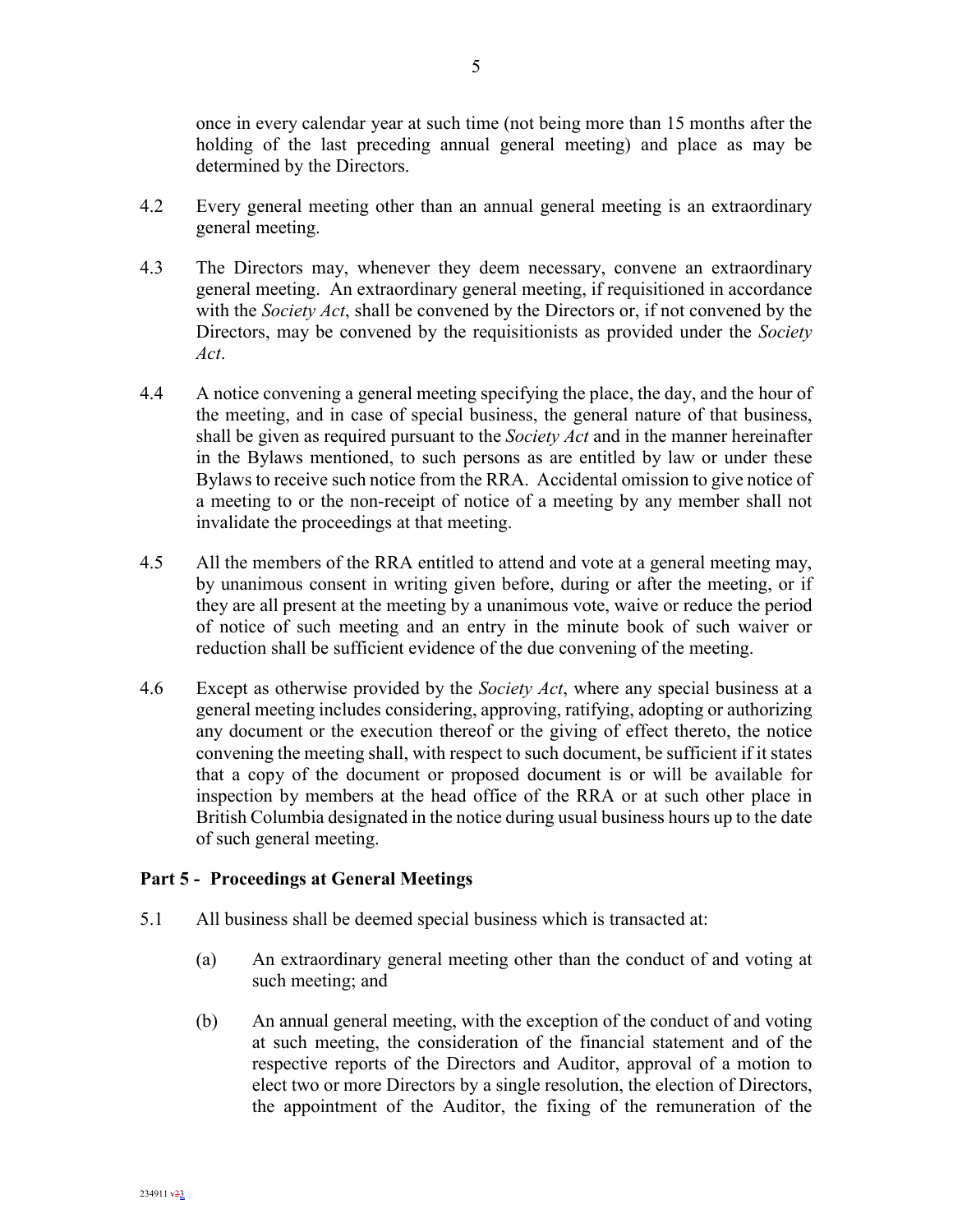Auditor and such other business as by these Bylaws or the *Society Act* may be transacted at a general meeting without prior notice thereof being given to the members of any business which is brought under consideration by the report of the Directors.

- 5.2 No business, other than election of the Chair or the adjournment of the meeting, shall be transacted at any general meeting unless a quorum of members, entitled to attend and vote, is present at the commencement of the meeting, but the quorum need not be present throughout the meeting.
- 5.3 Save as herein otherwise provided, a quorum shall be one third of the total membership) present or by proxy and entitled to vote at a general or extraordinary meeting. The Directors, the secretary, or in his or her absence, an assistant secretary, and the solicitor of the RRA shall be entitled to attend at any general meeting but no such person shall be counted in the quorum or be entitled to vote at any general meeting unless he or she shall be a member or proxy holder entitled to vote thereat.
- 5.4 If within half an hour from the time appointed for a general meeting a quorum is not present, the meeting, if convened upon the requisition of the members, shall be dissolved. In any other case it shall stand adjourned to the same day in the next week, at the same time and place, and, if at the adjourned meeting a quorum is not present within half an hour from the time appointed for the meeting, the person or persons present and being, or representing by proxy, a member or members entitled to attend and vote at the meeting shall be a quorum.
- 5.5 Subject to Bylaw 5.6, the Chair of the RRA, or in his or her absence one of the other Directors present shall preside as chair of a general meeting.
- 5.6 If, at a general meeting:
	- (a) there is no Chair or other Director present within 15 minutes after the time appointed for holding the meeting; or
	- (b) the President, Vice-President or Managing Director is unwilling to act as chair;
	- (c) the members present shall choose one of their number to be chair.
- 5.7 The chair may and shall, if so directed by the meeting, adjourn the meeting from time to time and from place to place, but no business shall be transacted at any adjourned meeting other than the business left unfinished at the meeting from which the adjournment took place. When a meeting is adjourned for 30 days or more, 14 days' notice of the adjourned meeting shall be given as in the case of an original meeting. Save as aforesaid, it shall not be necessary to give any notice to an adjourned meeting or of the business to be transacted at an adjourned meeting.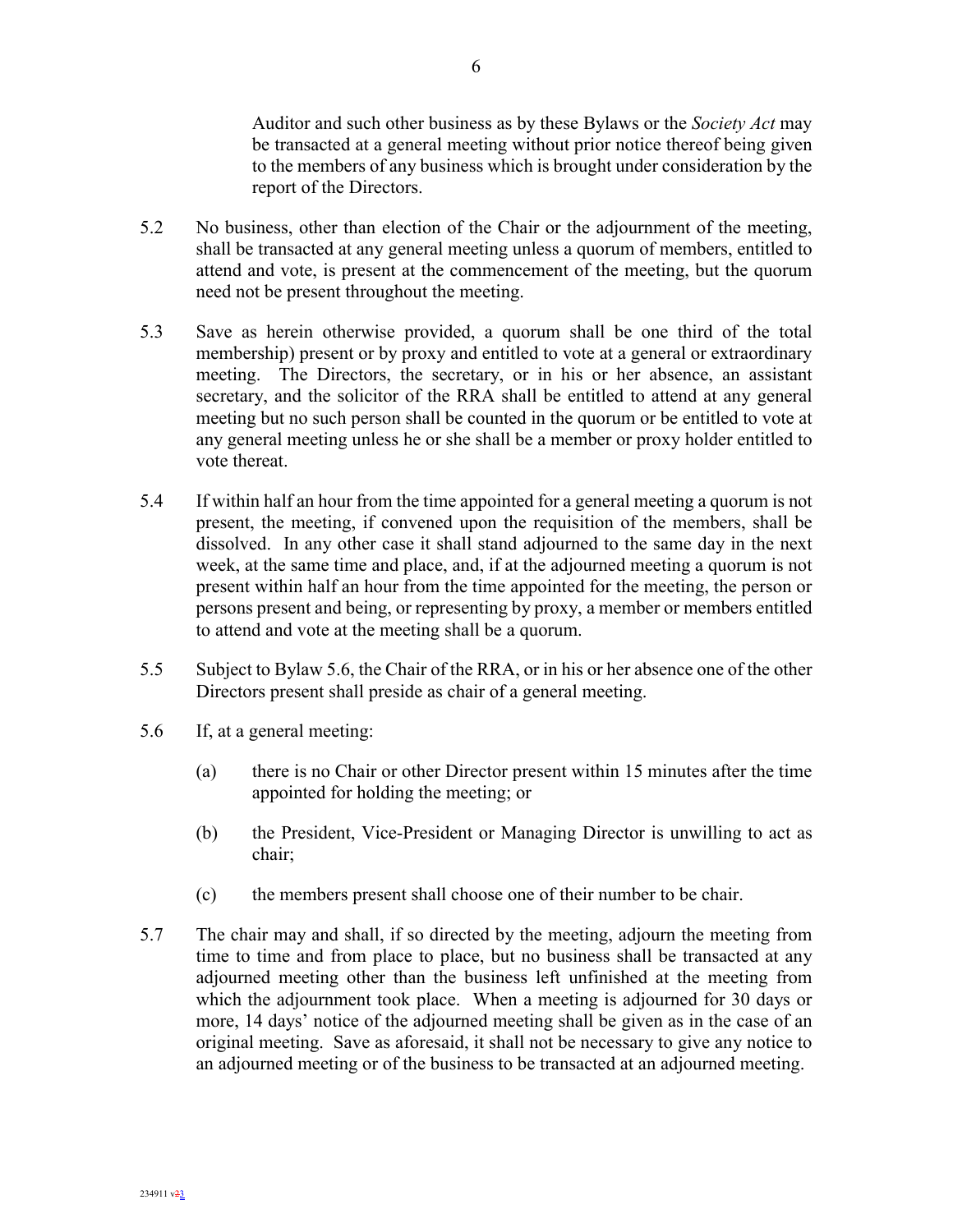- 5.8 No motion proposed at a general meeting need be seconded and the chair may propose or second a motion.
- 5.9 Subject to the provisions of the *Society Act* and these Bylaws, at any general meeting a resolution put to the vote of the meeting shall be decided on a show of hands, unless (before or on the declaration of the result of the show of hands) a poll is directed by the chair or demanded by at least one member entitled to vote who is present in person or by proxy. The chair shall declare to the meeting the decision on every question in accordance with the result of the show of hands or the poll, and such decision shall be entered in the minute book of the RRA. A declaration by the chair that a resolution has been carried, or carried unanimously, or by a particular majority, or lost or not carried by a particular majority and an entry to that effect in the minute book of the RRA shall be conclusive evidence of the fact, without proof of the number or proportion of the votes recorded in favour of, or against, that resolution.
- 5.10 In case of an equality of votes, whether on a show of hands or on a poll, the chair of the meeting at which the show of hands takes place or at which the poll is demanded shall not be entitled to a second or casting vote.
- 5.11 No poll shall be demanded on the election of the chair. A poll demanded on a question of adjournment shall be taken forthwith. A poll demanded on any other question shall be taken as soon as, in the opinion of the chair, is reasonably convenient, but in any event within 14 days and at such time and place and in such manner as the chair of the meeting directs. The result of the poll shall be deemed to be the resolution of and passed at the meeting at which the poll was demanded. Any business other than that upon which the poll has been demanded may be proceeded with. A demand for a poll may be withdrawn. In any dispute as to the admission or rejection of a vote the decision of the chair made in good faith shall be final and conclusive.
- 5.12 Every ballot cast upon a poll and every proxy appointing a proxy holder who casts a ballot upon a poll shall be retained by the Secretary for one year and be subject to such inspection for such period.
- 5.13 Unless the *Society Act* or these Bylaws otherwise provide, any action to be taken by a resolution of the members may be taken by an Ordinary Resolution.

### **Part 6 - Votes of Members**

6.1

(a) Subject to the provisions set forth in these Bylaws and the *Society Act*, on a show of hands every member present in person, by proxy or by authorized representative who is entitled to vote at a general or extraordinary general meeting of the members shall have one vote and on a poll every member entitled to vote on that poll shall have one vote.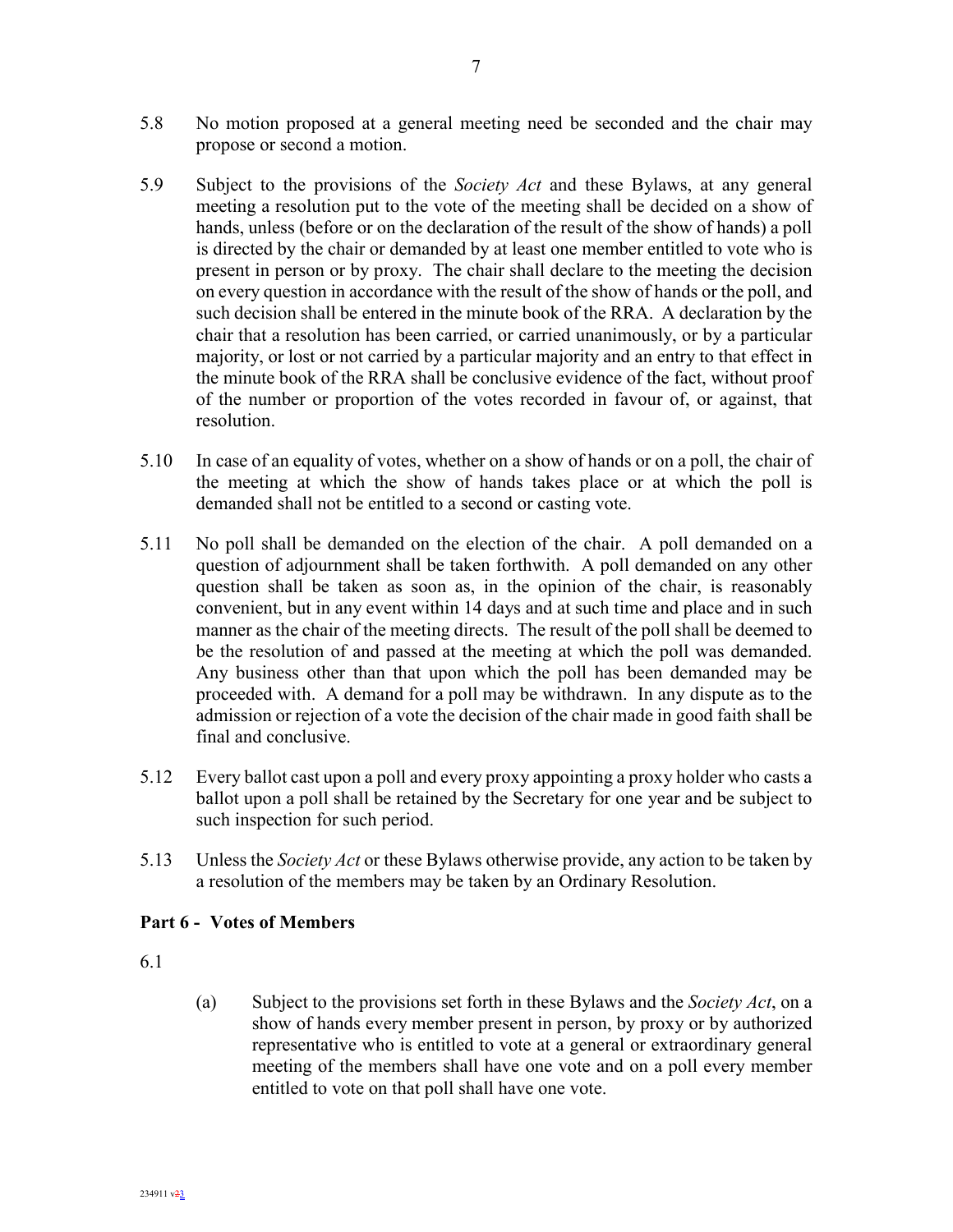- (b) Notwithstanding anything in these Bylaws to the contrary, no member of the RRA who is not in good standing shall be entitled to vote at a general or extraordinary meeting.
- (c) For the purpose of Bylaw  $6.1(a)$ , in the case of members who are joint Owners (or tenants-in-common) of Resort Land, such members shall collectively have only one vote arising out of their respective interests in such Resort Land.
- 6.2 Any corporation, which is a member of the RRA, may by resolution of its directors or other governing body authorize such person, as it thinks fit, to act as its representative at any general meeting. The person so authorized shall be entitled to exercise in respect of and at such meeting the same powers on behalf of the corporation which he or she represents as that corporation could exercise if it were an individual member of the RRA personally present, including, without limitation, the right, unless restricted by such resolution, to appoint a proxy holder to represent such corporation, and shall be counted for the purpose of forming a quorum if present at the meeting. Evidence of the appointment of any such representative may be sent to the RRA by written instrument, telegram, facsimile, or any method of transmitting legibly recorded messages. Notwithstanding the foregoing, a corporation being a member may appoint a proxy holder.
- 6.3 A member of unsound mind entitled to attend and vote, in respect of whom an order has been made by any court having jurisdiction, may vote, whether on a show of hands or on a poll, or by his or her committee, curator bonus, or other person in the nature of a committee or curator bonus appointed by that court, or any such committee, curator bonus, or other person may appoint a proxy holder.
- 6.4 A member is entitled to appoint a proxy to attend, act and vote for him or her at any meeting which the member is entitled to attend and vote as a member. Such a member shall specify the matters in respect of which a proxyholder shall be entitled to vote. Such proxy shall be valid for no more than one year.
- 6.5 A form of proxy shall be in writing under the hand of the appointer or of his or her attorney duly authorized in writing or, if the appointer is a corporation, either under the seal of the corporation or under the hand of a duly authorized officer, director or attorney. A proxy holder need not be a member of the RRA.
- 6.6 A form of proxy shall be deposited at the head office of the RRA or at such other place specified for that purpose in the notice convening the meeting, not less than 48 hours (excluding Saturdays, Sundays and statutory holidays in British Columbia) or such lesser period as the Directors may from time to time determine before the time for holding the meeting in respect of which the person named in the instrument is appointed. If the appointer of the proxyholder appoints by way of an attorney, then the power of attorney under which the appointment has been made shall be deposited together with the proxy form. If the Directors determine proxies may be deposited less than 48 hours (excluding Saturdays, Sundays and holidays)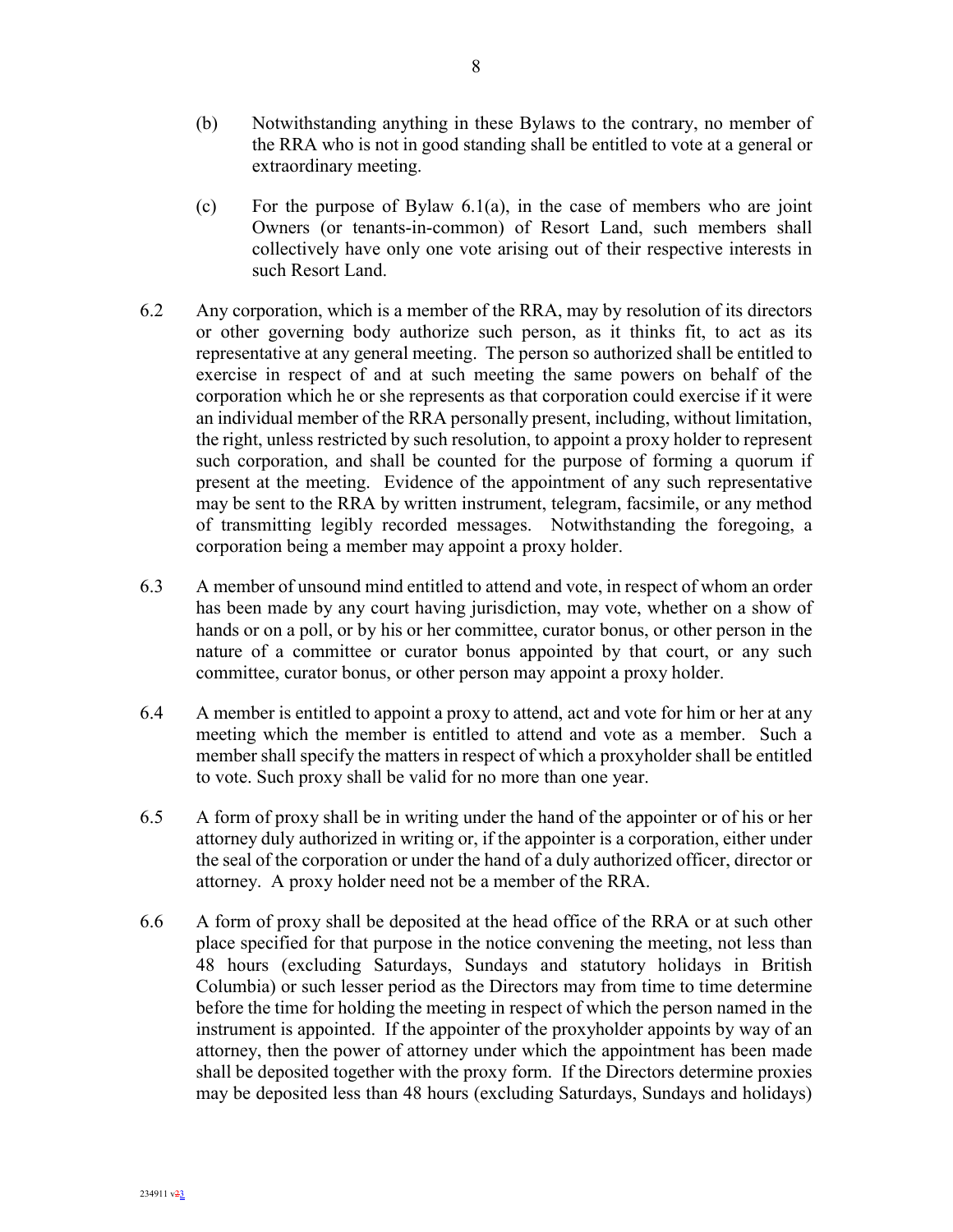prior to a meeting (or an adjournment thereof), then the proxies (together with the power of attorney, if any) may be sent by facsimile and may be acted upon as though the proxies themselves were deposited as required by this Part and votes given in accordance herewith shall be valid and shall be counted.

6.7 Unless the *Society Act* or any other statute or law which is applicable to the RRA requires any other form of proxy, a proxy, whether for a specified meeting or otherwise, shall be in the form of the following, but may also be in any other form that the Directors or the chair of the meeting shall approve:

#### PROXY

#### Red Resort Association

The undersigned, being a member of the Red Resort Association hereby appoints \_\_\_\_\_\_\_\_\_\_\_\_\_\_\_\_ of failing him/her \_\_\_\_\_\_\_\_\_\_\_\_\_\_\_\_\_\_\_ as proxy holder of the undersigned to attend, act and vote for and on behalf of the undersigned at the general meeting of the RRA to be held on the \_\_\_ day of \_\_\_\_\_, and at any adjournment thereof.

Signed the  $\qquad \text{day of} \qquad \qquad$ 

Signature of Member

- 6.8 A vote given in accordance with the terms of a proxy is valid notwithstanding the previous death or incapacity of the member giving the proxy or the revocation of the proxy or of the authority under which the form of proxy was executed provided that no notification in writing of such death, incapacity, revocation or transfer shall have been received at the head office of the RRA or by the chair of the meeting or adjourned meeting for which the proxy was given before the vote is taken.
- 6.9 Every proxy may be revoked by an instrument in writing:
	- (a) executed by the member giving the same or by his or her attorney authorized in writing or, where the member is a corporation, by a duly authorized director, officer or attorney of the corporation;
	- (b) delivered either to the head office of the RRA at any time up to and including the last business day preceding the day of the meeting, or any adjournment thereof at which the proxy is to be used, or to the chair of the meeting on the day of the meeting or an adjournment thereof before any vote in respect of which the proxy is to be used shall have been taken; or
	- (c) in any other manner provided by law.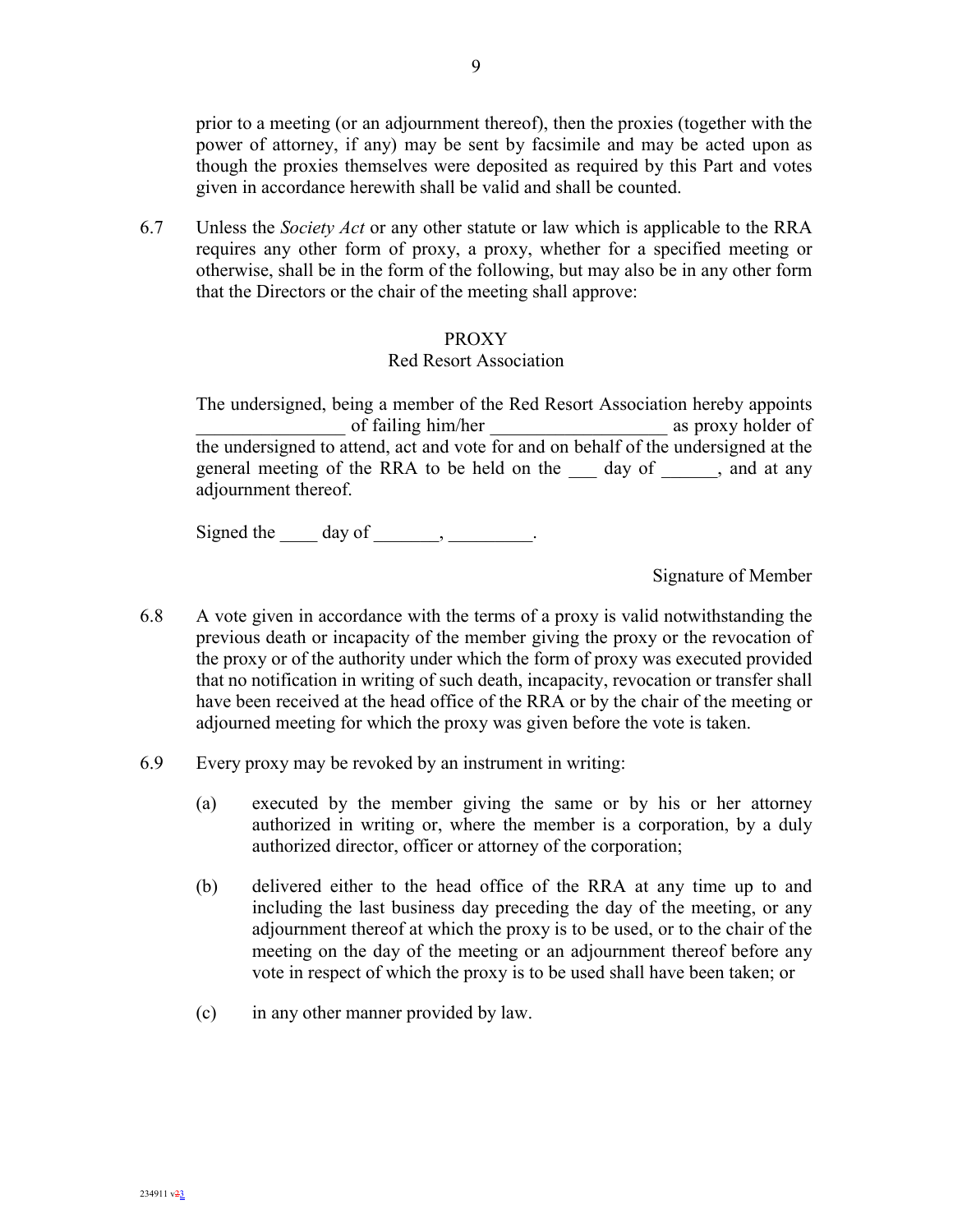### **Part 7 - Directors**

- 7.1 Directors shall not be entitled to receive director's fees or any other remuneration either for holding the office and discharging the duties of Director or any other services rendered in their capacity as Director. Directors shall be entitled to recover reasonable traveling, hotel and other expenses incurred in and about the business of the RRA provided however that:
	- (a) All expenses for which any Director seeks remuneration must be approved in advance by the Board of Directors; and
	- (b) Expenses for which any Director receives remuneration shall be limited to actual out of pocket expenses documented by adequate receipts or other supporting documentation;

Provided further however, that the Directors may in their sole discretion resolve to remunerate a Director for expenses which have not been approved in accordance with Bylaw 7.1(a) above or which are not documented in accordance with Bylaw 7.1(b) above.

- 7.2 A Director shall not be required to be a member of the RRA as a qualification for his or her office but shall be qualified as required by or pursuant to the *Society Act*, to become or act as a Director.
- 7.3 The RRA shall have the following Directors who shall be elected or appointed in accordance with this Part 7:
	- (a) the Red Resort Operator shall be entitled to appoint one director, and
	- (b) The members of the RRA, as provided in Bylaw 7.5, shall elect two directors (the "**Elected Directors**").

### 7.4 **[Intentionally deleted.]**

- 7.5 At the first annual general meeting ("**First Annual General Meeting**") the members shall elect the Directors for a two-year term commencing on the date of the First Annual General Meeting, except for the Red Resort Operator Director, who shall be appointed by the Red Resort Operator.
- 7.6 A Director appointed by the Red Resort Operator shall remain a Director of the RRA until such time as the Red Resort Operator revokes such an appointment or he or she is otherwise disqualified.
- 7.7
- (a) A retiring Director shall be eligible for re-election.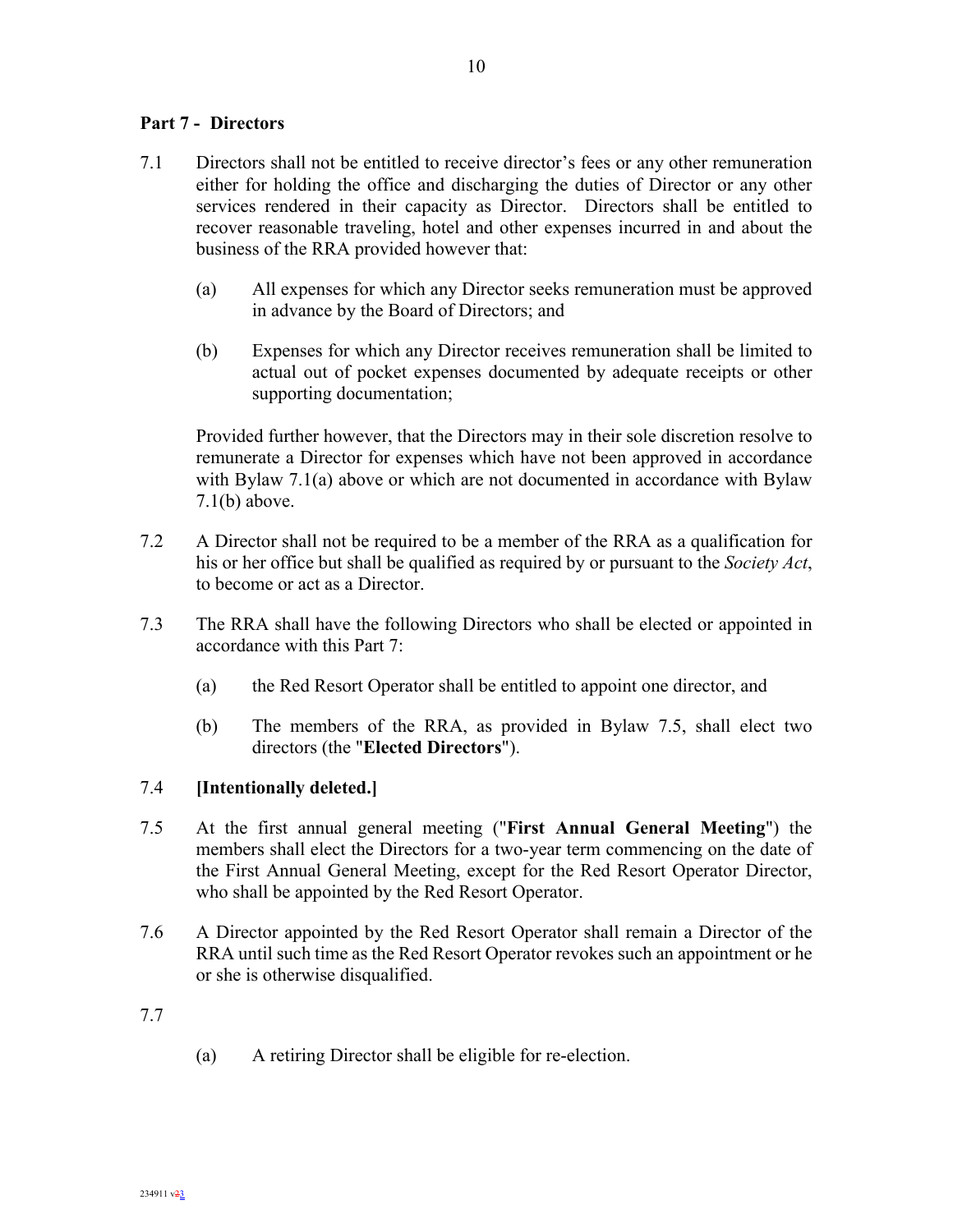- (b) Where the RRA fails to hold an annual general meeting in accordance with the *Society Act* and these bylaws, the Directors then in office shall be deemed to have been elected or appointed as Directors on the last day on which the annual general meeting could have been held pursuant to these Bylaws and they may hold office until other Directors are appointed or elected or until the day on which the next annual general meeting is held, notwithstanding Bylaw 7.5.
- (c) If at any general meeting at which there should be an election of Directors, the places of any of the retiring Directors are not filled by such election, the retiring Directors who are not re-elected as may be requested by the newly-elected Directors shall, if willing to do so, continue in office to complete the number of Directors until further new Directors are elected at a general meeting convened for that purpose. If any such election or continuance of Directors results in the election or continuance of less than the number Directors required to be elected such number shall be fixed at the number of Directors actually elected or continued in office. If in any election, at any such meeting, there are more nominees than there are vacancies on the Board, each receive an excess of affirmative over negative votes, there shall be elected as Directors those nominees having the largest number of affirmative votes sufficient to fill such vacancies.
- (d) The Directors may at any time and from time to time appoint a member as a Director to fill a vacancy in the Directors. A Director so appointed holds office only until the conclusion of the next annual general meeting of the RRA, but is eligible for re-election at that meeting.
- (e) The provisions of this Bylaw 7.7 apply only to the Elected Directors.
- 7.8 Any Director who is not an Elected Director may by instrument in writing delivered to the RRA appoint any person to be his or her alternate to act in his or her place at meetings of the Directors at which he or she is not present and, if such person is not a Director, the Directors shall reasonably approve his or her appointment as an alternate Director and must give notice to that effect to the Director making such appointment within a reasonable time after delivery of such instrument to the RRA. Every such alternate Director shall be entitled to notice of every meeting at which the person appointing him or her is not personally present and, if he or she is a Director, to have a separate vote on behalf of the Director he or she is representing in addition to his or her own vote. A Director who is not an Elected Director may at anytime by instrument, telegram, facsimile or any method of transmitting legibly recorded messages delivered to the RRA revoke the appointment of an alternate Director appointed by him or her. An alternate Director as such shall not be entitled to any remuneration from the RRA.
- 7.9 The office of Director shall be vacated if the Director: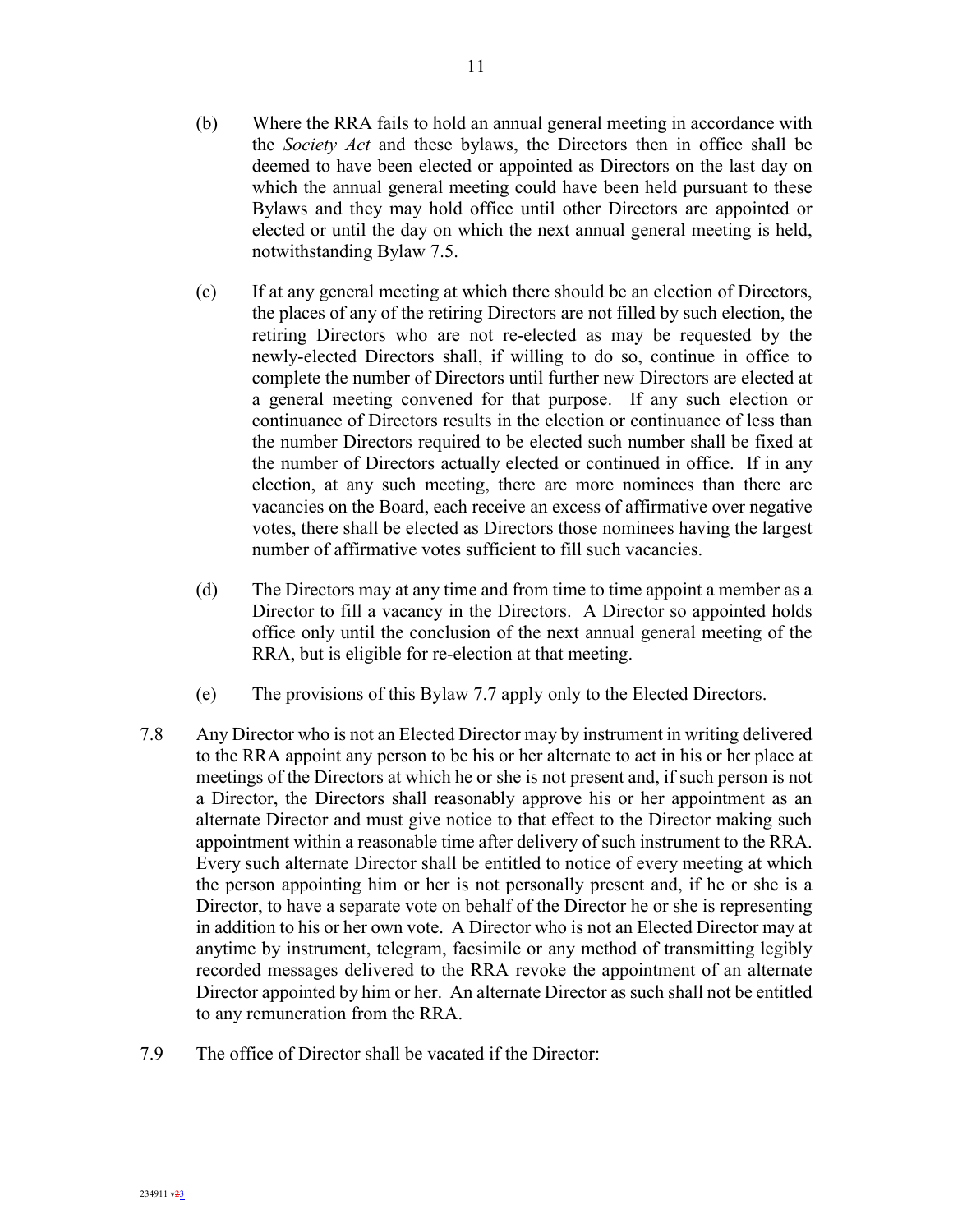- (a) resigns his or her office by notice in writing delivered to the head office of the RRA; or
- (b) is convicted of an offence in connection with the promotion, formation, or management of a corporation or of an offence involving fraud; or
- (c) ceases to be qualified to act as a Director pursuant to the *Society Act*.

#### **Part 8 - Powers and Duties of Directors**

- 8.1 The Directors shall manage, or supervise the management of, the affairs and business of the RRA and shall have the authority to exercise all such powers of the RRA as are not, by the *Society Act* or by these Bylaws, required to be exercised by the RRA in general meeting, subject, nevertheless, to these Bylaws and all laws affecting the RRA and to any regulations, not inconsistent with these Bylaws, made from time to time by Ordinary Resolution, but no such regulation shall invalidate any prior valid act of the Directors.
- 8.2 The Directors may from time to time by power of attorney or other instrument under the seal, appoint any person to be the attorney of the RRA for such purposes, and with such powers, authorities and discretion (not exceeding those vested in or exercisable by the Directors under these Bylaws and of any of its committees and the appointment or removal of officers) and for such period, with such remuneration and subject to such conditions as the Directors may think fit, and any such appointment may be made in favour of any of the Directors, officers or members of the RRA or in favour of any corporation, firm or joint venture and any such power of attorney may contain such provisions for the protection or convenience of persons dealing with such attorney as the Directors think fit. Any such attorney may be authorized by the Directors to sub-delegate all or any of the powers, authorities and discretion for the time being vested in him or her.

#### **Part 9 - Disclosure of Interest of Directors**

- 9.1 A Director who is, in any way directly or indirectly interested in an existing or proposed contract or transaction with the RRA or who holds any office or possesses any property whereby, directly or indirectly, a duty or interest might be created to conflict with his or her duty or interest as Director shall disclose the nature and extent of his or her interest in such contract or transaction or of the conflict or potential conflict with his or her duty and interest as a Director, as the case may be, in accordance with the provisions of the *Society Act*. A Director shall be entitled to vote at any meeting of the Directors in respect to any contract or arrangement in which he or she is interested as aforesaid, and shall be counted for the purpose of computing the quorum necessary for the transaction of the business at any such meeting notwithstanding his or her interest, provided such Director has disclosed his or her interest as set out above.
- 9.2 Subject to the provisions of the *Society Act*, no Director shall be disqualified by his or her office from holding any office or place of profit under the RRA or under any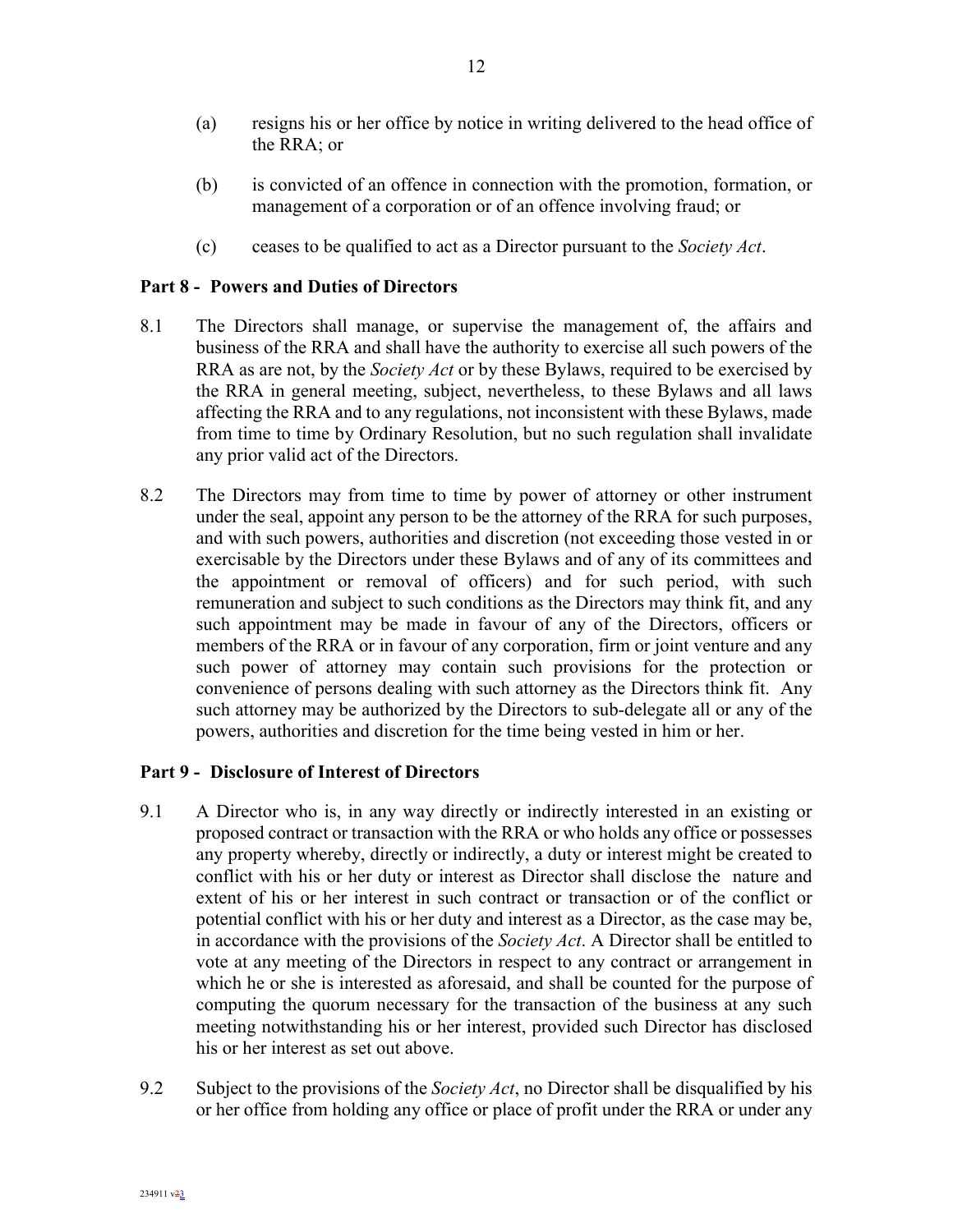company in which the RRA shall be a shareholder or otherwise interested, or from contracting with the RRA either as vendor, lessor, purchaser or otherwise, nor shall any such contract, or any contract or arrangement entered into by or on behalf of the RRA in which any Director shall be in any way interested, either directly or as a shareholder or director of any company, be avoided, nor shall any Director be liable to account to the RRA for any profit arising from any such office or place of profit or realized by any such contract or arrangement by reason only of such Director holding that office or of the fiduciary relations thereby established. A Director of the RRA may be or become a director of any company promoted by the RRA or in which it may be interested in as a vendor, shareholder or otherwise, and no such Director shall be accountable for any benefits received as a director or shareholder of such company.

- 9.3 A Director may hold any office or place of profit with the RRA (other than that of the office of auditor of the RRA) in conjunction with his or her office of Director for such period and on such terms (as to remuneration or otherwise) as the Directors may determine and no Director or intended Director shall be disqualified by his or her office from contracting with the RRA either with regard to his or her tenure of any such other office or place of profit or as vendor, purchaser or otherwise and, subject to compliance with the provisions of the *Society Act*, no contract or transaction entered into by or on behalf of the RRA in which a Director is in any way interested shall be liable to be voided by reason thereof.
- 9.4 Subject to compliance with the provisions of the *Society Act* a Director or any corporation or firm in which he or she has an interest may act in a professional capacity for the RRA (except as auditor of the RRA) and he or she or such corporation or firm shall be entitled to remuneration for professional services as if he or she were not a Director.
- 9.5 A Director may be or become a director or other officer or employee of, or otherwise interested in, any corporation or firm in which the RRA may be interested as shareholder or otherwise and, subject to compliance with the provisions of the *Society Act*, such Director shall not be accountable to the RRA for any remuneration or other benefits received by him or her as director, officer or employee of, or from his or her interest in such other corporation or firm.
- 9.6 Notwithstanding the foregoing and in connection with the purpose of the RRA as stated in Bylaw 21, no conflict of interest exists in respect of any Director who is also a director or member of Tourism Rossland or who is an Owner.

#### **Part 10 -Proceedings of Directors**

10.1 The Chair of the Board, if any, or in his or her absence the President shall preside as chair at every meeting of the Directors, or if there is no Chair of the Board and the President is not present within 15 minutes of the time appointed for holding the meeting or is not willing to act as chair or, if the Chair of the Board, if any, and the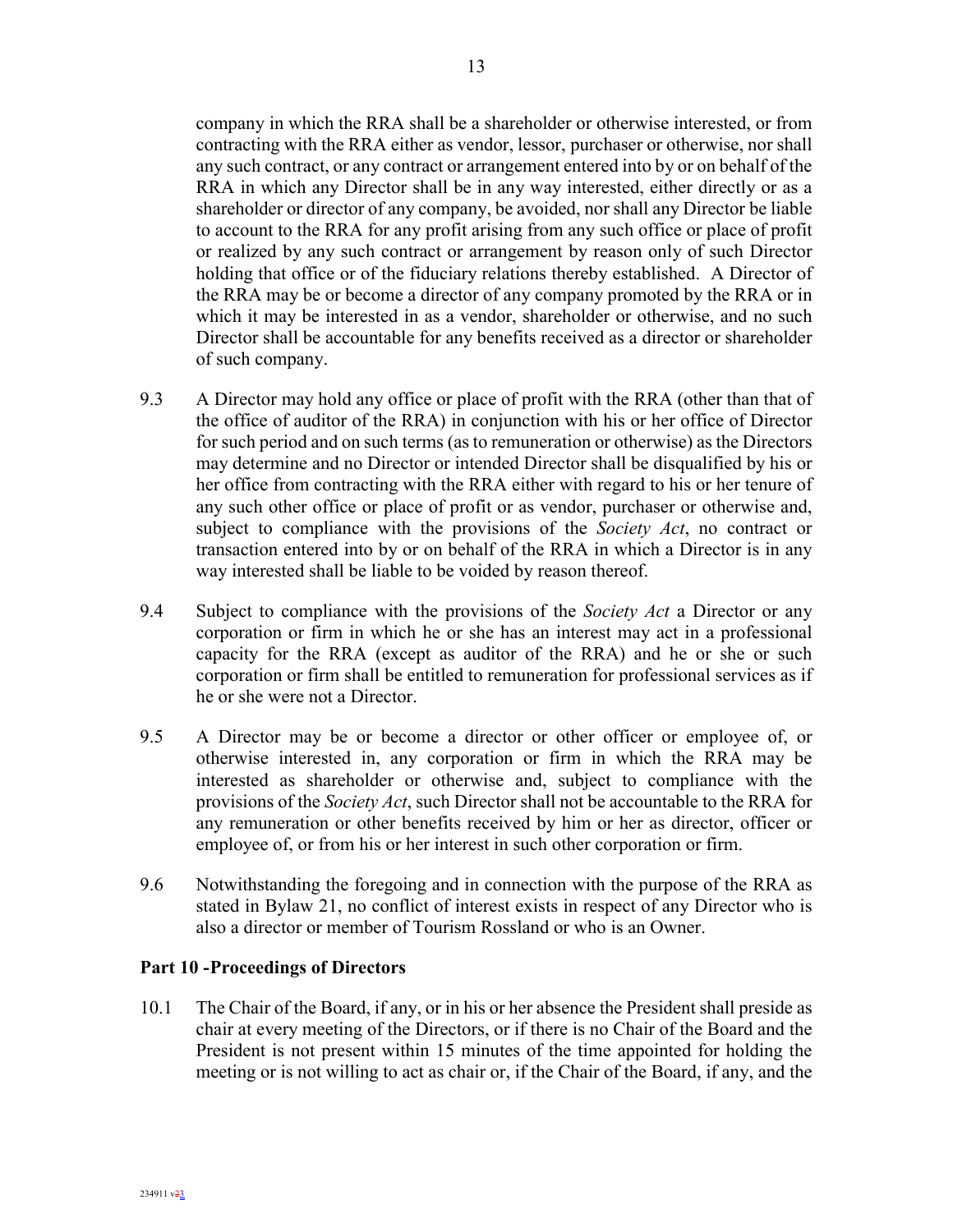President have advised the Secretary that they will not be present at the meeting, the Directors shall choose one of their number to be chair of the meeting.

- 10.2 The Directors may meet together for the dispatch of business, adjourn and otherwise regulate their meetings as they think fit. Questions arising at any meeting shall be decided by a majority of votes. Meetings of the Board held at regular intervals may be held at such place, at such time and upon such notice (if any) as the Board may by resolution from time to time determine.
- 10.3 Directors may hold a meeting of the Board or of any committee of the Directors by means of conference telephones or other communications facilities by means of which all Directors participating in the meeting can communicate with each other and provided that all such Directors agree to such participation. Directors holding a meeting in accordance with this Bylaw shall be deemed to be present at the meeting and to have so agreed and shall be counted in the quorum therefore and be entitled to speak and vote thereat.
- 10.4 A Director or the Secretary may, upon request of a Director, call a meeting of the Board at any time. Reasonable notice of such meeting specifying the place, day and hour of such meeting shall be given by mail, postage paid, addressed to each of the Directors and alternate Directors at his or her address as it appears on the books of the RRA or by leaving notice at his or her usual business or residential address or by telephone, telegram, facsimile, or any method of transmitting legibly recorded messages. It shall not be necessary to give notice of a meeting of Directors to any Director or alternate Director if such meeting is to be held immediately following a general meeting at which such Director shall have been elected or is the meeting of Directors at which such Director is appointed.
- 10.5 Any Director of the RRA may file with the Secretary a document executed by him or her waiving notice of any past, present or future meeting or meetings of the Directors being, or required to have been, sent to him or her and may at any time withdraw such waiver with respect to meetings held thereafter. After filing such waiver with respect to future meetings and until such waiver is withdrawn no notice need to be given to such Director and, unless the Director otherwise requires in writing to the Secretary, to his or her alternate Director of any meeting of Directors and all meetings of the Directors so held shall be deemed not to be improperly called or constituted by reason of notice not having been given to such Director or alternate Director.
- 10.6 The quorum necessary for the transaction of the business of the Directors may be fixed by the Directors and if not fixed shall be three Directors.
- 10.7 The continuing Directors may act notwithstanding any vacancy in their body but, if and so long as their number is reduced below the number fixed pursuant to these Bylaws as the necessary quorum of Directors, the continuing Directors may act pursuant to Bylaw 7.7(d) for the purpose of increasing the number of Directors to that number (provided always that the Directors shall not be authorized to appoint a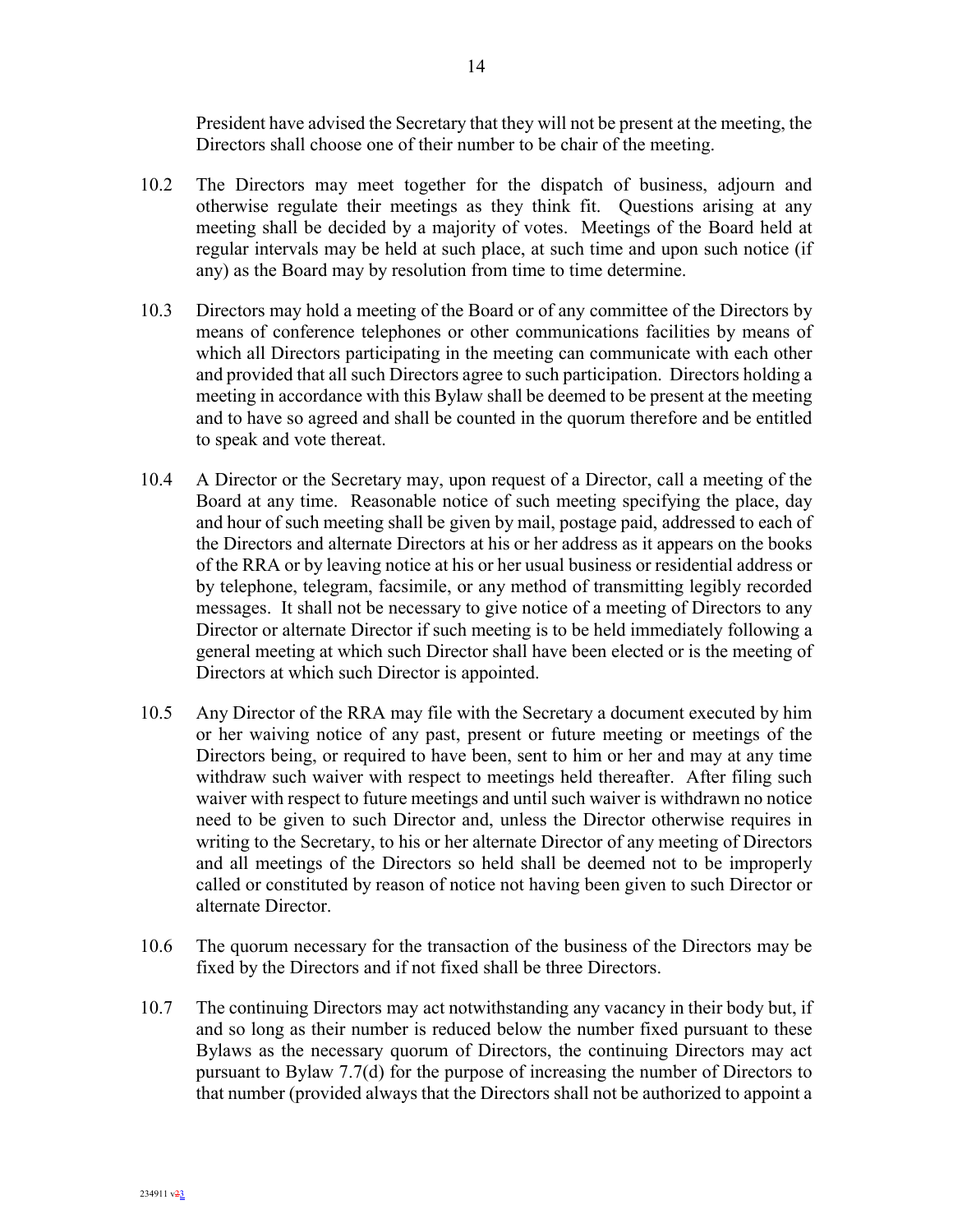Director who would otherwise be appointed by the Red Resort Operator), or of summoning a general meeting of the RRA, but for no other purpose.

- 10.8 Subject to the provisions of the *Society Act*, all acts done by any meeting of the Directors or of a committee of Directors, or by any person acting as a Director, shall, notwithstanding that it be afterwards discovered that there was some defect in the qualification, election or appointment of any such Directors or of the members of such committee or person acting as aforesaid, or that they or any of them were disqualified, be as valid as if every such person had been duly elected or appointed and was qualified to be a Director.
- 10.9 A resolution consented to in writing, whether by document, telegram, facsimile or any method of transmitting legibly recorded messages or other means, by all the Directors shall be as valid and effectual as if it had been passed at a meeting of the Directors duly called and held. Such resolution may be in two or more counterparts, which together shall be deemed to constitute one resolution in writing. Such resolution shall be filed with the minutes of the proceedings of the Directors and shall be effective on the date stated thereon or on the latest date stated on any counterpart.
- 10.10 The Board of Directors may from time to time permit any person to attend meetings of the Board of Directors or of the Executive Committee of the Board of Directors, to receive notices of such meetings and all materials distributed to Directors for the purposes of such meetings and to receive copies of all minutes of such meetings and of all resolutions of the Board of Directors or the Executive Committee of the Board of Directors consented to in writing and to examine the financial statements and records of the RRA

### **Part 11 -Executive and Other Committees**

- 11.1 The Directors may by resolution appoint an Executive Committee to consist of such member or members of their body as they think fit, which committee shall have, and may exercise during the intervals between the meetings of the Board, all powers vested in the Board except the power to fill vacancies in the Board, the power to change the membership of, or fill vacancies in, said Committee or any other committee of the Board and such other powers, if any, as may be specified in the resolution. The said Committee shall keep regular minutes of its transactions and shall cause them to be recorded in books kept for that purpose and shall report the same to the Board at such time as the Board may from time to time require. The Board shall have the power at any time to terminate the appointment or change the membership of such Committee and to fill vacancies in it. The Executive Committee may make rules for the conduct of its business and may appoint such assistants as it may deem necessary. A majority of the members of said Committee shall constitute a quorum thereof.
- 11.2 The Directors may by resolution appoint one or more committees consisting of such member or members of their body as they think fit and may delegate to any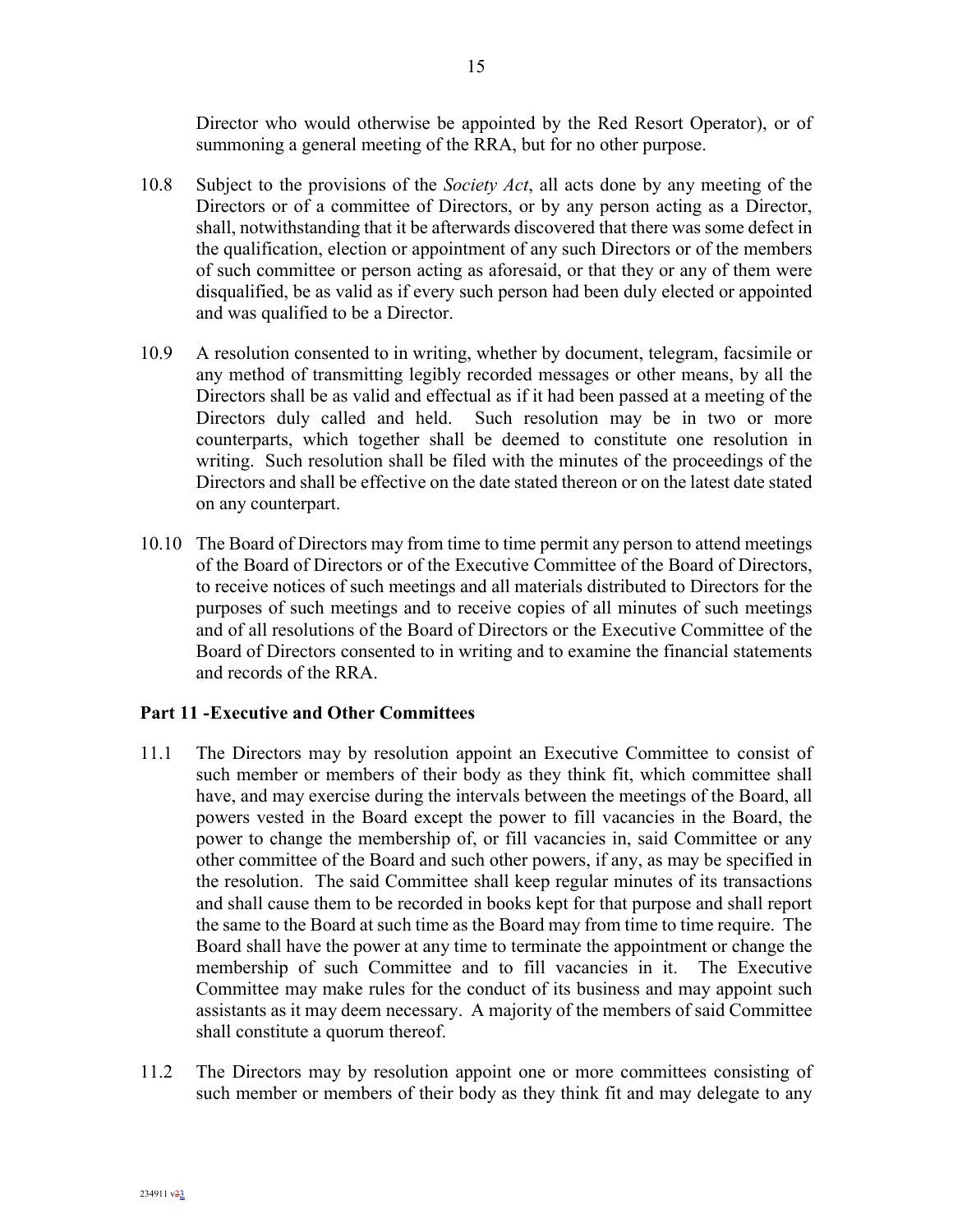such committee between meetings of the Board such powers of the Board (except the power to fill vacancies in the Board and the power to change the membership of or fill vacancies in any committee of the Board and the power to appoint or remove officers appointed by the Board) subject to such conditions as may be prescribed in such resolution, and all committees so appointed shall keep regular minutes of their transactions and shall cause them to be recorded in books kept for that purpose, and shall report the same to the Board at such times as the Board may from time to time require. The Directors shall also have power at any time to terminate the appointment or change the membership of a committee and to fill vacancies in it. Committees may make rules for the conduct of their business and may appoint such assistants as they may deem necessary. A majority of the members of a committee shall constitute a quorum thereof.

11.3 The Executive Committee and any other committee may meet and adjourn as it thinks proper. Questions arising at any meeting shall be determined by a majority of votes of the members of the committee present, and in case of an equality of votes the chair shall not have a second or casting vote. A resolution approved in writing by all the members of the Executive Committee or any other committee shall be as valid and effective as if it had been passed at a meeting of such Committee duly called and constituted. Such resolution may be in two or more counterparts, which together shall be deemed to constitute one resolution in writing. Such resolution shall be filed with the minutes of the proceedings of the committee and shall be effective on the date stated thereon or on the latest date stated in any counterpart.

### **Part 12 -Officers**

- 12.1 The Directors shall, from time to time, appoint a Secretary, a Treasurer and a Chair of the Board (the "**Chair**") and a President, each such party to be appointed from the Directors. The Directors shall also, from time to time, appoint such other officers, if any, as the Directors shall determine. The Directors may, at any time, terminate any such appointment.
- 12.2 One person may hold more than one of such offices except the offices of the President and Secretary must be held by different persons. The Secretary, Treasurer, Chair and President must be Directors. The other officers need not be Directors. The remuneration of the officers of the RRA as such and the terms and conditions of their tenure of office or employment shall from time to time be determined by the Directors; such remuneration may be by way of salary, fees, wages, commissions or participation in profits or any other means or all of these modes and an officer may in addition to such remuneration be entitled to receive after he or she ceases to hold such office or leaves the employment of the RRA a pension or gratuity.
- 12.3 The Chair shall preside at all the meetings of the RRA and of the Directors and shall supervise the other officers of the RRA.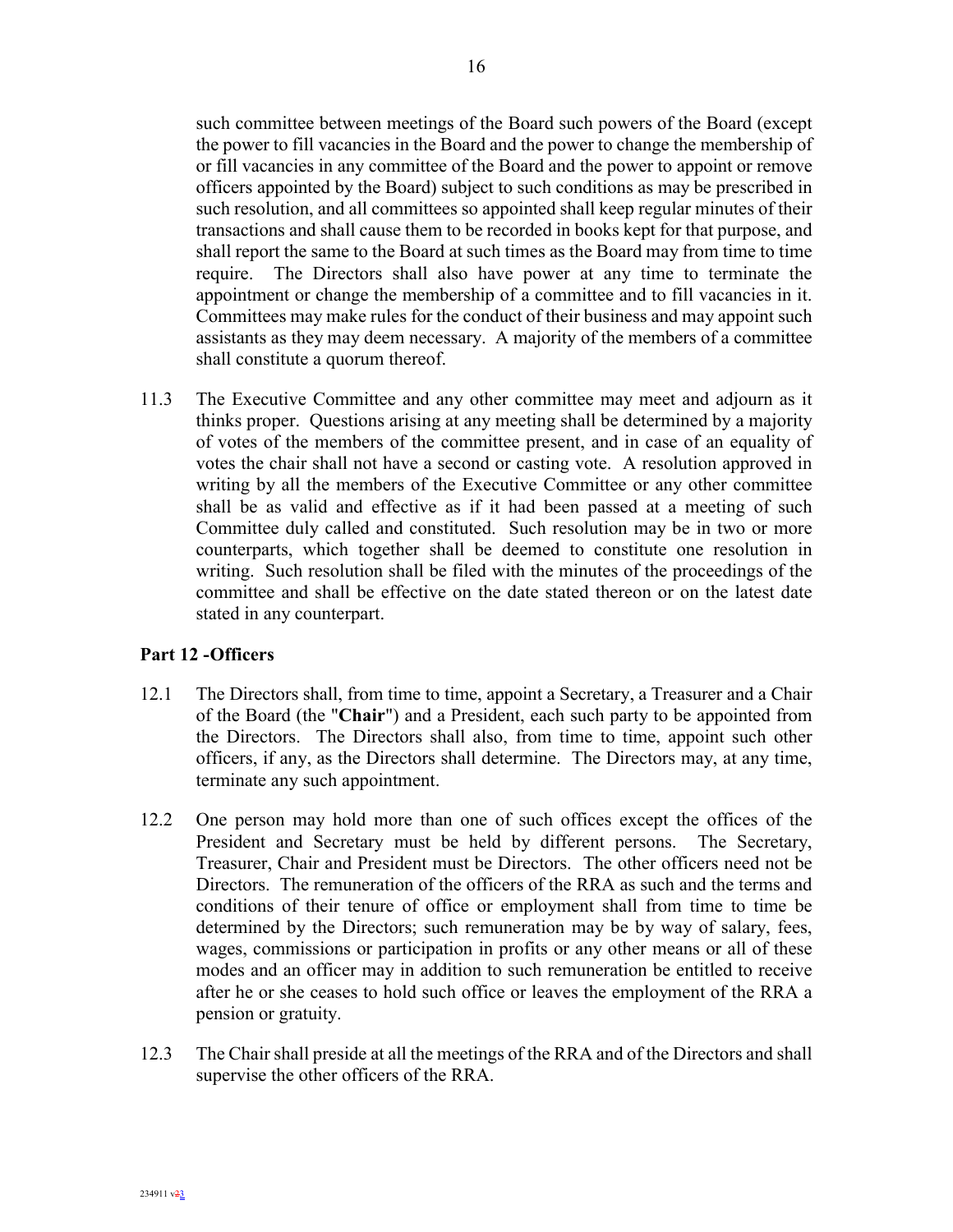- 12.4 The President is the chief executive officer of the RRA and will report to the Board from time to time.
- 12.5 The Secretary shall:
	- (a) conduct the correspondence of the RRA;
	- (b) issue notices of meetings of the RRA and Directors;
	- (c) keep minutes of all meetings of the RRA and Directors;
	- (d) have custody of all records and documents of the RRA; and
	- (e) maintain the register of members.
- 12.6 The Treasurer shall:
	- (a) Keep the financial records, including books of account, necessary to comply with the *Society Act*; and
	- (b) Render financial statements to the Directors, members and others when required.
- 12.7 The offices of Secretary and Treasurer may be held by one person who shall be known as the Secretary Treasurer.
- 12.8 In the absence of the Secretary from a meeting, the Directors shall appoint another person to act as Secretary at the meeting.
- 12.9 In addition to the foregoing duties, the duties of any person or persons appointed as the Chair of the Board, Secretary, Treasurer, President, Vice-President or Managing Director or other officer shall be as stipulated by the Directors.
- 12.10 Every officer of the RRA who holds any office or possesses any property whereby, whether directly or indirectly, duties or interest might be created in conflict with his or her duties or interests as an officer of the RRA shall, in writing, disclose to the President the fact and the nature, character extent of the conflict.

#### **Part 13 -Indemnity and Protection of Directors, Officers and Employees**

13.1 The Directors shall cause the RRA to indemnify a Director or former Director of the RRA or its subsidiaries and the heirs and personal representatives of any such person against all costs, charges and expenses, including an amount paid to settle an action or satisfy a judgment, actually and reasonably incurred by him, her or them in a civil, criminal or administrative action or proceeding to which he or she is or they are made a party by reason of his or her being or having been a Director of the RRA or any of its subsidiaries, including any action brought by the RRA. Each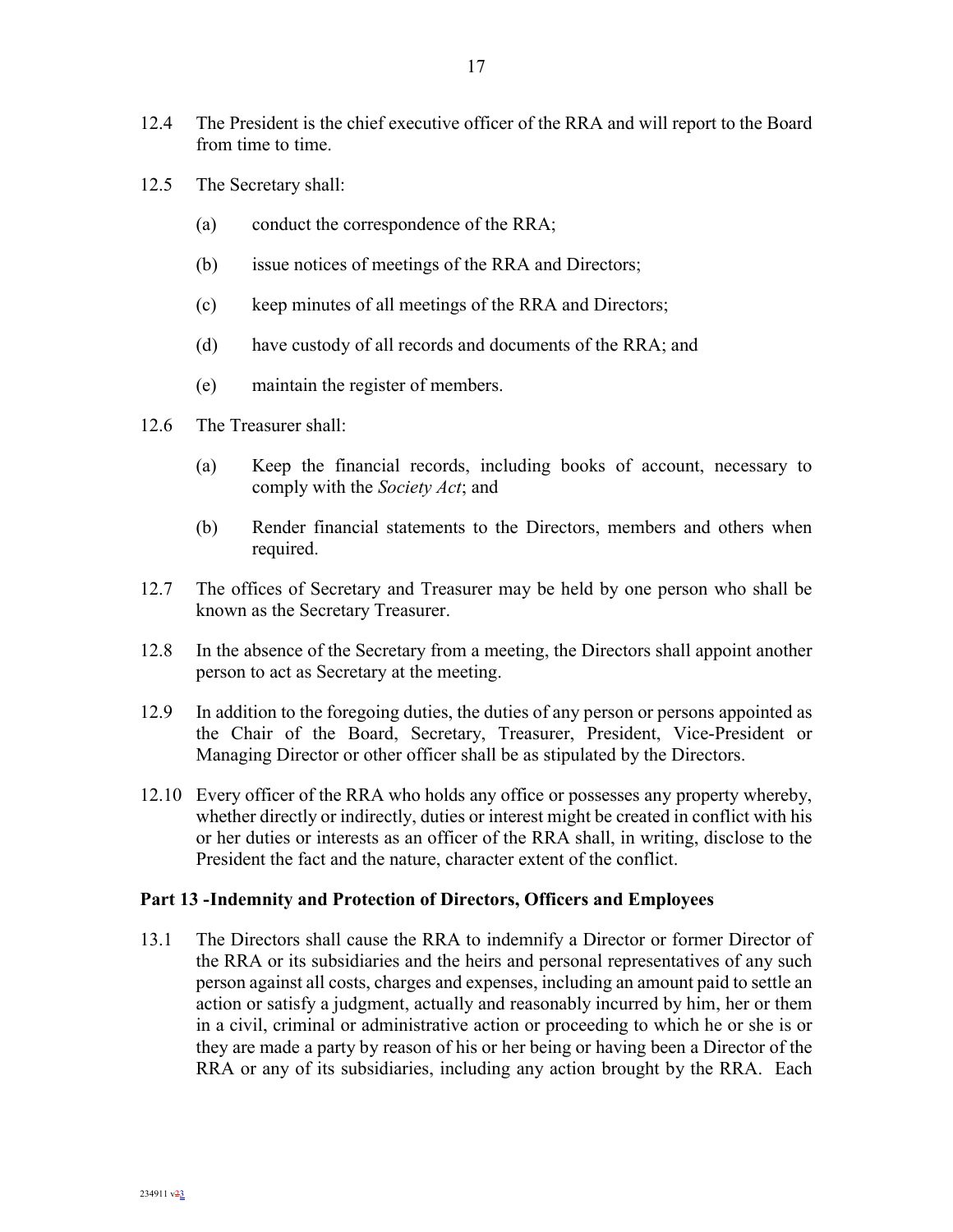Director of the RRA on being elected or appointed shall be deemed to have contracted with the RRA on the terms of the foregoing indemnity.

- 13.2 The Directors may cause the RRA to indemnify any officer, employee or agent of the RRA (not withstanding that he or she is also a Director) and his or her heirs and personal representatives, against all costs, charges and expenses whatsoever incurred by him, her or them and resulting from his or her acting as an officer, employee or agent of the RRA. In addition the RRA shall indemnify the Secretary of the RRA (if he or she shall not be a full time employee of the RRA and not withstanding that he or she is also a Director) and his or her respective heirs and legal representatives against all costs, charges and expenses whatsoever incurred by him, her or them and arising out of the functions assigned to the Secretary by the *Society Act* or these Bylaws and each such Secretary and Assistant Secretary shall on being appointed be deemed to have contracted with the RRA on the terms of the foregoing indemnity.
- 13.3 The failure of a Director or officer of the RRA to comply with the provisions of the *Society Act*, the *Resort Association Act* or these Bylaws shall not invalidate any indemnity to which he or she is entitled under this part.
- 13.4 The Directors may cause the RRA to purchase and maintain insurance for the benefit of any person who is or was serving as Director, officer, employee or agent of the RRA or as director, officer, employee or agent of any corporation of which the RRA is or was a shareholder and his or her heirs or personal representatives against any liability incurred by him or her as such Director, officer, employee or agent.

### **Part 14 -Documents, Records and Reports**

- 14.1 The RRA shall keep at its head office the documents, copies, registers, minutes, and records, which the RRA is required to keep.
- 14.2 The RRA shall cause to be kept proper books of account and accounting record in respect of all financial and other transactions of the RRA in order to properly record the financial affairs and conditions of the RRA and to comply with the *Society Act*.
- 14.3 Upon a request to, and with the approval of the Board, a member of the RRA shall be entitled to inspect the accounting records of the RRA.
- 14.4 The Directors shall from time to time at the expense of the RRA cause to be prepared and laid before the RRA in a general meeting such financial statements and reports as are required by the *Society Act* and all other applicable laws.
- 14.5 Every member shall be entitled to be furnished once gratis on demand with a copy of the latest annual financial statement of the RRA and, if so required by the *Society Act*, a copy of each such annual financial statement shall be mailed to each member.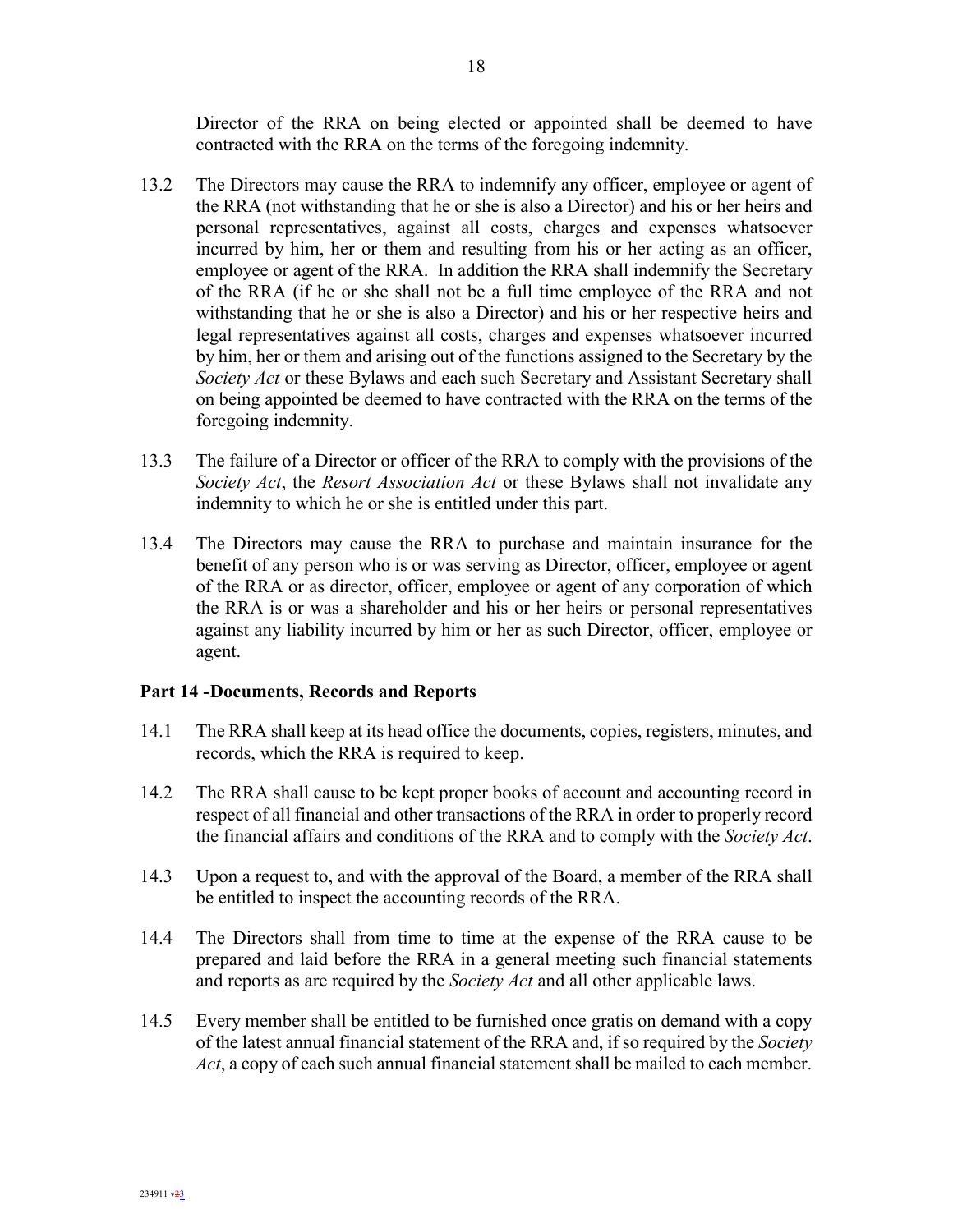#### **Part 15 -Notices**

- 15.1 A notice, statement or report may be given or delivered by the RRA to any member either by delivery to him or her personally or be sending it by mail to him or her to his or her address as recorded in the register of members, or by such other means as any member may stipulate from time to time in writing to the President (which means may include facsimile transmission or email). Where a notice, statement or report is sent by mail, service or delivery of the notice, the statement or report shall be deemed to be effected by properly addressing, prepaying and mailing the notice, statement or report and to have been given on the day, Saturdays, Sundays and statutory holidays excepted, following the date of mailing. Where a notice, statement or report is sent by facsimile or email, service or delivery of the notice, the statement or report shall be deemed to be effected by the manner stipulated by the member in the aforesaid notice to the President and to have been given on the day, Saturdays, Sundays and statutory holidays excepted, following the date of transmission. A certificate signed by the Secretary or other officer of the RRA or of any other corporation, acting in that behalf for the RRA, that the letter, envelope or wrapper containing the notice, statement or report was so addressed, prepaid and mailed or transmitted shall be conclusive evidence thereof.
- 15.2 A notice, statement or report may be given or delivered by the RRA to the persons entitled to a membership in consequence of the death, bankruptcy or incapacity of a member by sending it through the mail prepaid addressed to them by name or by the title of representatives of the deceased or incapacitated and persons or trustee of the bankrupt, or by any like description, to the address (if any) supplied to the RRA for the purpose by the persons claiming to be so entitled, or (until such address has been so supplied) by giving the notice in a manner in which the same might have been given if the death, bankruptcy or incapacity had not occurred.
- 15.3 Notice of every general meeting shall be given in a manner hereinbefore authorized to every person being a member at the time of the issue of the notice or the date fixed for determining the members entitled to such notice, whichever is the earlier. No other person except the auditor of the RRA and the Directors of the RRA shall be entitled to receive notices of any such meeting.

#### **Part 16 -Record Dates**

16.1 The Directors may fix in advance a date, which shall not be more than 49 days preceding the date of any meeting of members or of the proposed taking of any other proper action requiring the determination of members as the record date for the determination of the members entitled to notice of, or to attend and vote at, any such meeting and any adjournment thereof, or for any other proper purpose. Only members of record on the date so fixed shall be deemed to be members for the purposes aforesaid.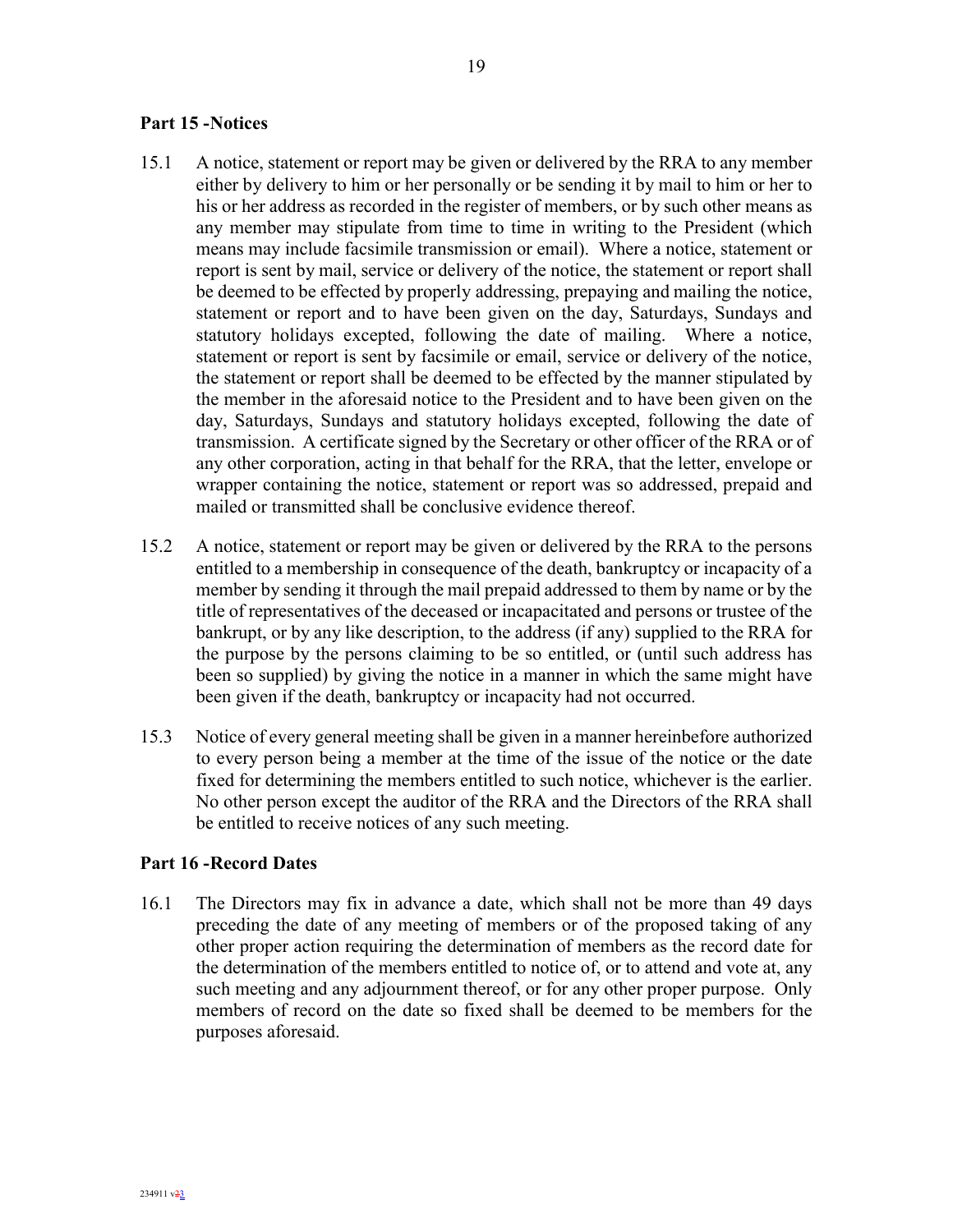16.2 Where no record date is so fixed for the determination of members as provided in the preceding Bylaw the date on which the notice is mailed shall be the record date for such determination.

#### **Part 17 -Seal**

- 17.1 The Directors may provide a seal for the RRA and, if they do so, shall provide for the safe custody of the seal which shall not be affixed to any instrument except in the presence of the following persons, namely:
	- (a) any two Directors, or
	- (b) any such person or persons as the Director may from time to time by resolution appoint, and the said Directors, officers, person or persons in whose presence the seal is so affixed to an instrument shall sign such instrument. For the purpose of certifying under seal true copies of any document or resolution the seal may be affixed in the presence of any one of the foregoing persons.

#### **Part 18 -Amendment of Bylaws**

18.1 These Bylaws may only be added to, amended or repealed by a Special Resolution and in accordance with the *Society Act* or the *Resort Association Act*.

#### **Part 19 -Assessments Payable by the Red Resort Operator**

19.1 An annual assessment of \$10,000 will be payable by the Red Resort Operator, or such other amount as may be determined by the Directors.

#### **Part 20 -Assessments Payable by Members**

- (a) All members (other than the Red Resort Operator see Bylaw 19 and other than Commercial Owners – see Bylaw 20) shall be levied an assessment of \$250 per year, except for members owning Resort Land which is subject to a Rental Management Agreement such that the Resort Land is in a rental pool forwhose Resort Land, or any portion thereof, is made available for short term rentals, being any overnight stays with a duration of less than 30 consecutive days, in which event such members shall be levied an assessment of \$500 per year.
- (b) All members who are Commercial Owners shall be levied an assessment based on the square footage of the buildings and improvements on such Commercial Owners' Resort Lot as follows:

| Square footage | Annual Assessment |
|----------------|-------------------|
| $0 - 399$      | \$500             |
| 400 - 499      | \$600             |
| 500 - 599      | \$700             |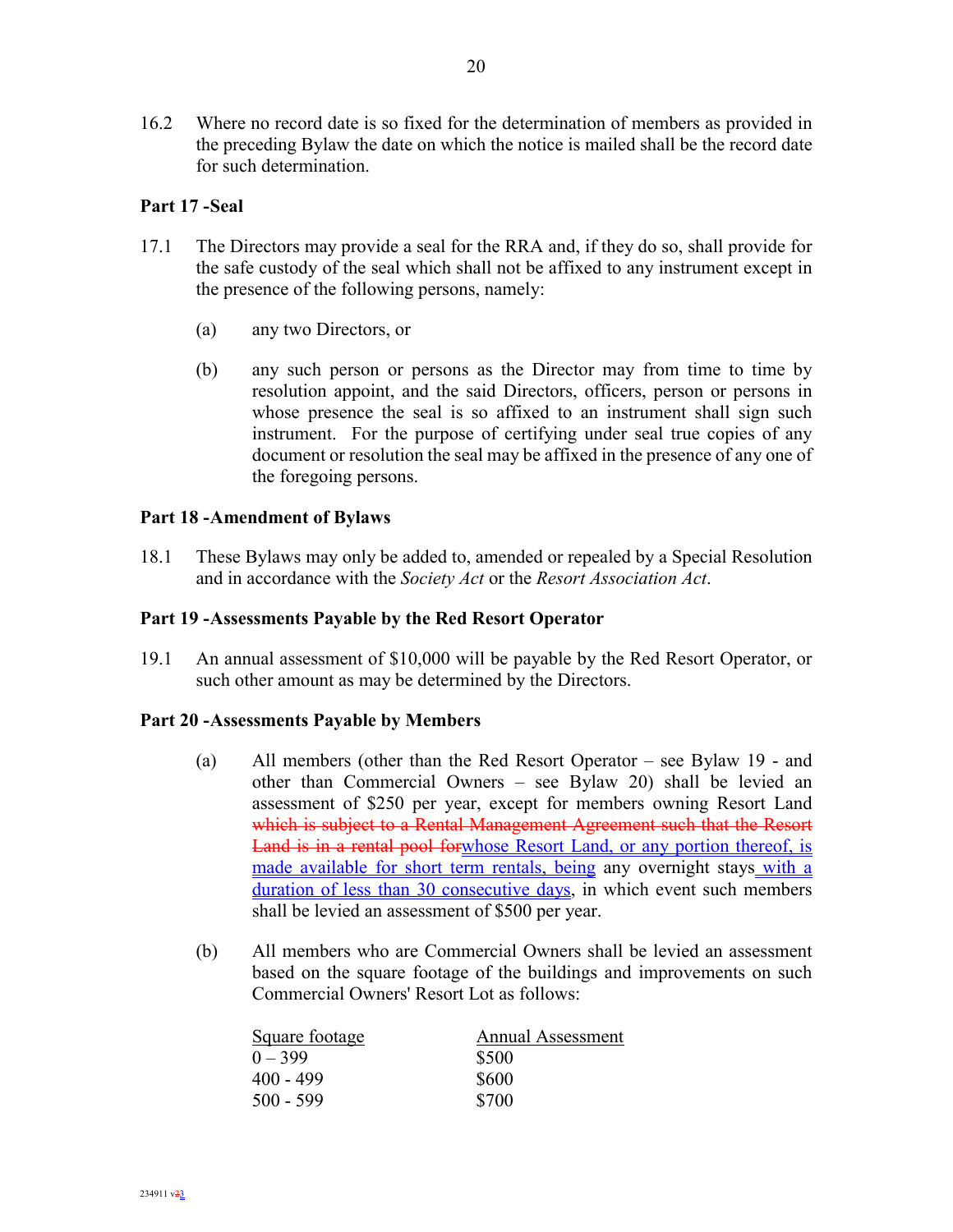| $600 - 699$     | \$800   |
|-----------------|---------|
| 700 - 799       | \$900   |
| 800 - 899       | \$1,000 |
| $900 - 999$     | \$1,100 |
| $1,000 - 1,099$ | \$1,200 |
| $1,100 - 1,199$ | \$1,300 |
| $1,200 - 1,299$ | \$1,400 |
| $1,300 - 1,399$ | \$1,500 |
| $1,400 - 1,499$ | \$1,600 |
| $1,500 - 1,599$ | \$1,700 |
| $1,600 - 1,699$ | \$1,800 |
| $1,700 - 1,799$ | \$1,900 |
| $1,800$ or more | \$2,000 |

- (c) All assessments to be levied pursuant to Bylaw  $20.1(a)$  and (b) shall be levied annually and shall be payable within thirty (30) days after being levied. Late payments will be assessed interest at the rate determined by the Board.
- (d) The amount of the assessments payable by the members may be changed by a resolution of the Directors and with the agreement of the Red Resort Operator.
- (e) For greater certainty, for members who are joint Owners of any Resort Lot, the above fees are payable in respect of each Resort Lot, not each such Owner.

#### **Part 21 -Purpose of Resort Association**

21.1 In carrying out its operations, the RRA will enter into a contract with the Rossland destination marketing organization known as Tourism Rossland Society ("**Tourism Rossland**") and whereby the RRA will remit the total of assessments collected less a 10% administration fee to Tourism Rossland, or such other amount as may be determined by the directors from time to time, and whereby Tourism Rossland will undertake on behalf of the RRA destination marketing services, all as described in the form of agreement attached as Schedule "B" hereto.

### **Part 22 -Winding Up**

22.1 Subject to requirements specified in the *Society Act*, the members may wind up the RRA by special resolution.

### **Part 23 -Distribution of Assets on Winding Up**

23.1 Upon winding up the RRA, after all debts and obligations of the RRA are paid, the remaining assets of the RRA shall, in the absence of a special resolution of the members to the contrary, be paid to the members, pro-rata, based on the amount of their respective annual assessments for the then current year.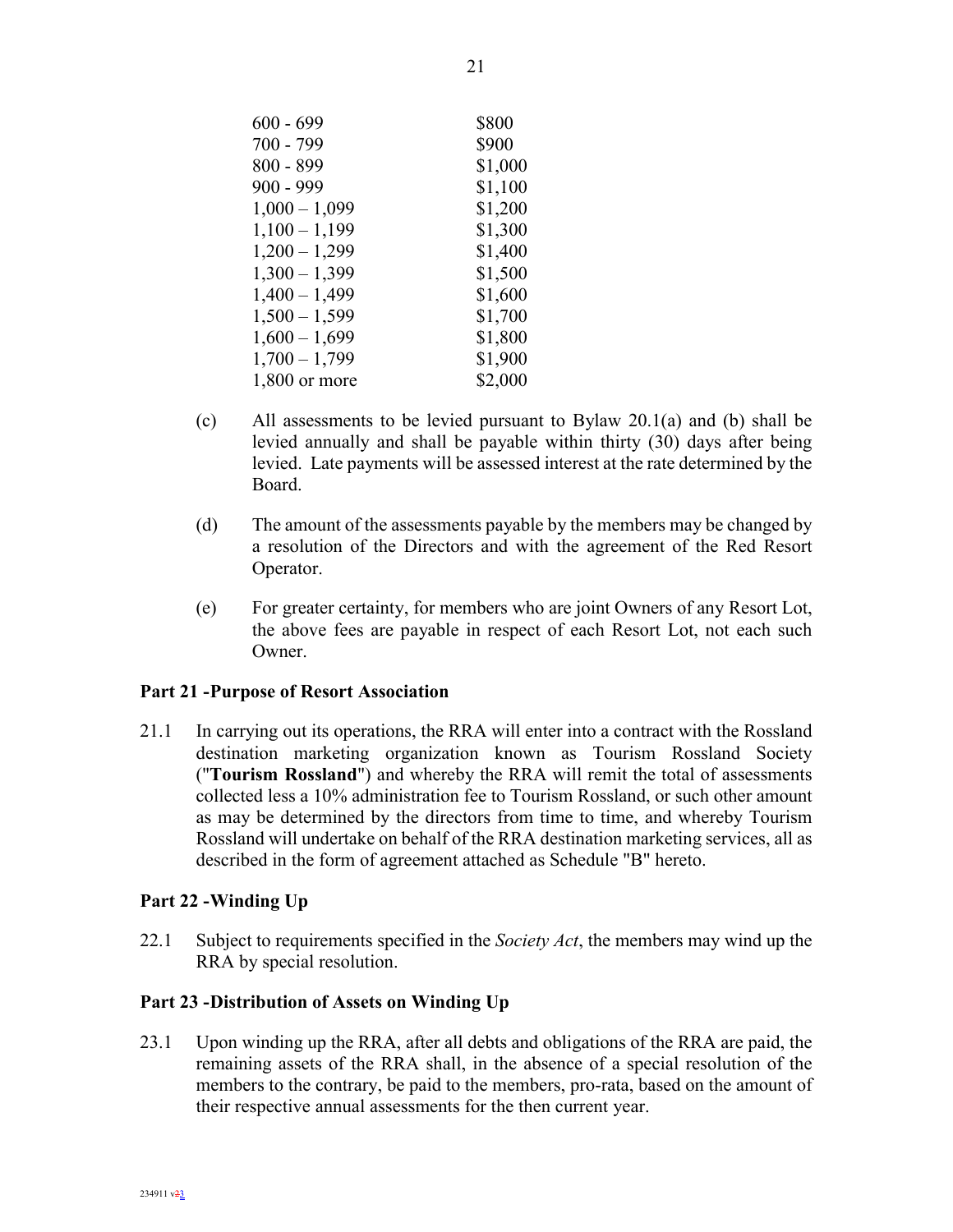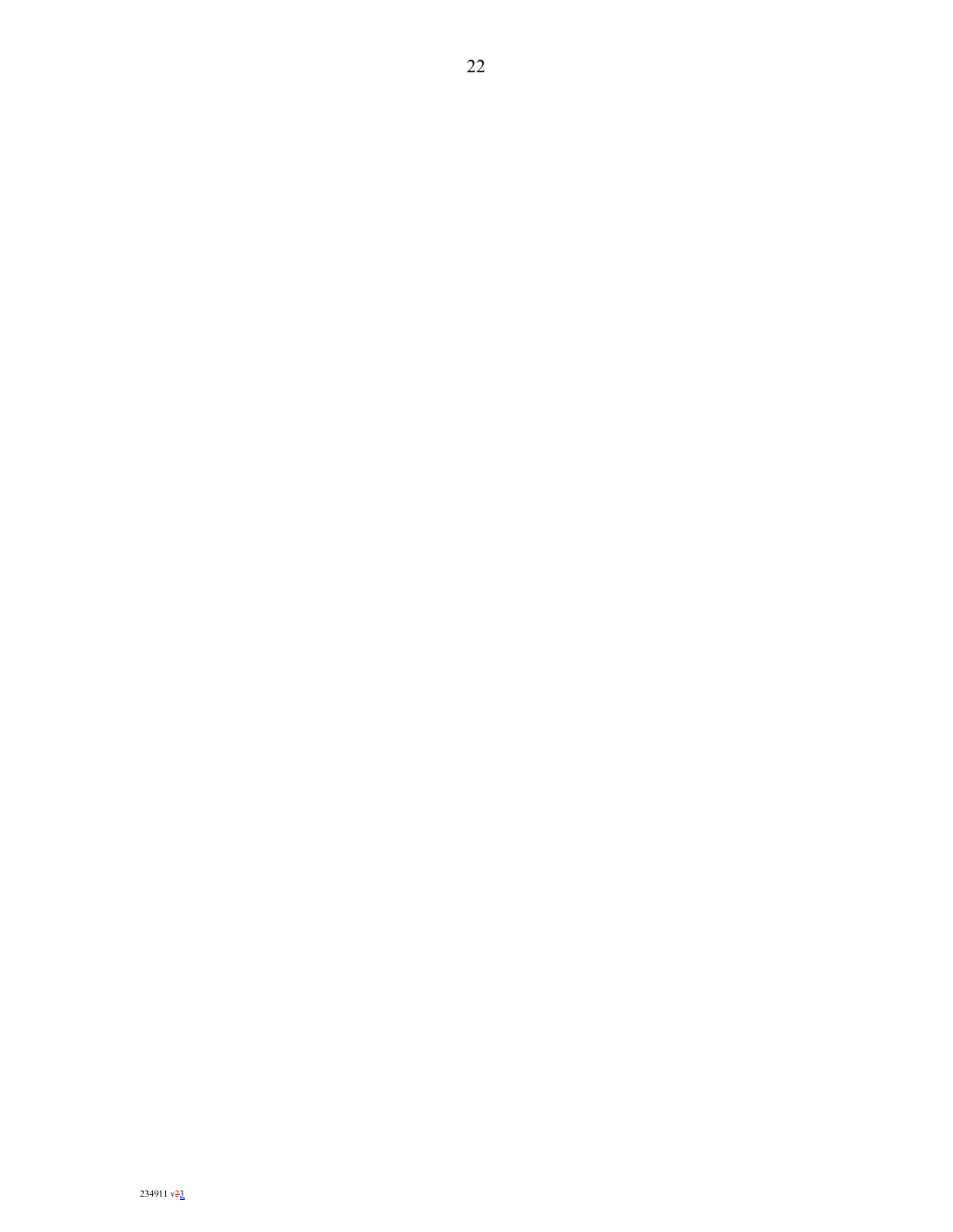## **SCHEDULE "A"**

**[See attached map of Resort Land]**